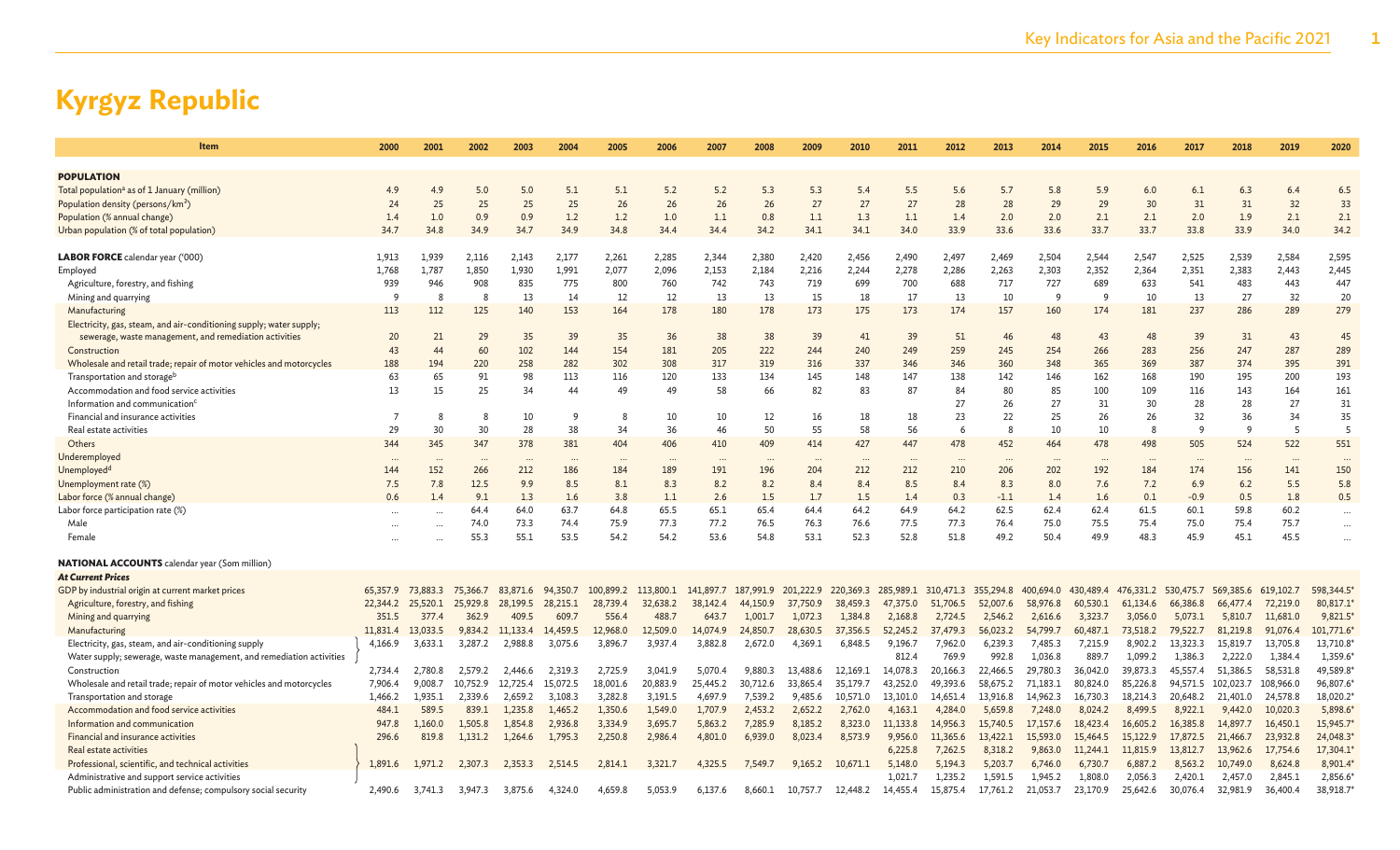| Item                                                               | 2000            | 2001             | 2002            | 2003             | 2004             | 2005            | 2006             | 2007               | 2008                | 2009               | 2010                | 2011               | 2012                | 2013               | 2014               | 2015               | 2016               | 2017                          | 2018             | 2019               | 2020       |
|--------------------------------------------------------------------|-----------------|------------------|-----------------|------------------|------------------|-----------------|------------------|--------------------|---------------------|--------------------|---------------------|--------------------|---------------------|--------------------|--------------------|--------------------|--------------------|-------------------------------|------------------|--------------------|------------|
| Education                                                          | 2.064.7         | 2.329.4          | 2.535.1         | 3.353.8          | 3.328.1          | 3.854.4         | 4.561.6          | 6.336.1            | 7.889.1             | 8,929.3            | 9.654.1             | 15,280.8           | 18.589.7            | 18.868.6           | 19.729.2           | 22.725.4           | 28,251.3           | 29,995.1                      | 31.155.1         | 34,663.0           | 42,733.8   |
| Human health and social work activities                            | 1,316.7         | 1,181.7          | 1,298.7         | 1,441.4          | 1,802.0          | 2,064.9         | 2,588.5          | 2,998.3            | 3,951.4             | 5,186.0            | 5,678.3             | 8,308.2            | 10,542.9            | 11,109.2           | 11,298.0           | 11,938.8           | 12,922.5           | 13,600.8                      | 14,216.9         | 15,084.1           | 15,992.4   |
| Arts, entertainment, and recreation                                |                 |                  |                 |                  |                  |                 |                  |                    |                     |                    |                     | 1,973.3            | 1,784.3             | 2,123.2            | 1.967.6            | 2,139.4            | 2,254.5            | 2,330.2                       | 2,634.3          | 2,839.8            | 2,934.1'   |
| Other service activities                                           | 724.7           | 961.9            | 801.5           | 904.4            | 1.016.9          | 1.197.9         | 1.531.4          | 2.308.5            | 3.136.6             | 4.155.7            | 4.978.6             | 2,870.6            | 3.326.5             | 3.954.4            | 4.052.3            | 5.275.8            | 5.373.1            | 5.680.9                       | 5.982.2          | 6,473.4            | $6,573.2*$ |
| Activities of households as employers; undifferentiated goods- and |                 |                  |                 |                  |                  |                 |                  |                    |                     |                    |                     |                    |                     |                    |                    |                    |                    |                               |                  |                    |            |
| services-producing activities of households for own use            |                 |                  |                 |                  |                  |                 |                  |                    |                     |                    |                     |                    |                     |                    |                    |                    |                    |                               |                  |                    |            |
| Activities of extraterritorial organizations and bodies            |                 |                  |                 |                  |                  |                 |                  |                    |                     |                    |                     |                    |                     |                    |                    |                    |                    |                               |                  |                    |            |
| Less: Financial intermediation services indirectly measured        | 215.3           | 516.5            | 641.4           | 763.5            | 1.245.7          | 1.735.2         | 2.380.7          | 3.695.5            | 5.373.8             | 6,647.0            | 7.271.2             | 8.344.6            | 9,546.9             | 10,740.7           | 12.731.6           | 13,225.8           | 12.656.4           | 14.983.5                      | 17,486.8         | 20,454.0           | 20,330.9   |
| Gross value added at basic prices <sup>e</sup>                     | 60,802.5        | 68,527.0         | 68,810.4        | 76,082.6         | 84.797.          | 89,963.0        | 99.598.1         | 122,739.9          | 163,298.6           | 179,070.1          | 197,786.9           | 254,421.5          | 269,723.3 305,879.3 |                    | 344,762.9          | 379,762.2          | 413.799.2          | 461,145.6                     | 488,819.4        | 536,777.6          | 533,674.2  |
| Taxes less subsidies on production and imports                     | 4,555.4         | 5,356.3          | 6.556.3         | 7,789.0          | 9,553.6          | 10,936.2        | 14,202.0         | 19,157.8           | 24,693.3            | 22,152.8           | 22.582.4            | 31,567.6           | 40,748.0            | 49,415.5           | 55,931.1           | 50,727.2           | 62,532.0           | 69,330.1                      | 80,566.2         | 82,325.1           | 64,670.3   |
| Net factor income from abroad                                      | $-3.847.5$      | $-3.139.4$       | $-2.825.1$      | $-2.616.7$       | $-4.210.2$       | $-3.320.2$      | $-1,393.5$       | $-1.985.5$         | $-3,710,3$          | $-8.187.5$         | $-15.701.4$         | $-24.541.0$        | $-7,951.1$          | $-20.069.5$        | $-12.246.5$        | $-16,004.6$        | $-24.773.1$        | $-26.150.5$                   | $-17.287.9$      |                    |            |
| <b>GNI</b>                                                         | 61,510.4        | 70,743.9         | 72,541.6        | 81,254.9         | 90,140.6         | 97,579.0        | 112,406.6        | 139,912.2          | 184,281.6 193,035.4 |                    | 204,667.9 261,448.1 |                    | 302,520.3 335,225.3 |                    | 388,447.5          | 414,484.8          |                    | 451,558.1 504,325.2 552,097.7 |                  |                    |            |
| <b>Structure of Output</b> (% of GDP at current basic prices)      |                 |                  |                 |                  |                  |                 |                  |                    |                     |                    |                     |                    |                     |                    |                    |                    |                    |                               |                  |                    |            |
| Agriculture                                                        | 36.6            | 37.0             | 37.3            | 36.7             | 32.8             | 31.3            | 32.0             | 30.2               | 26.2                | 20.3               | 18.8                | 18.0               | 18.5                | 16.4               | 16.5               | 15.4               | 14.3               | 13.9                          | 13.1             | 13.0               | $14.6*$    |
| Industry                                                           | 31.3            | 28.7             | 23.1            | 22.1             | 23.8             | 22.0            | 19.6             | 18.7               | 22.8                | 25.6               | 28.2                | 29.9               | 24.7                | 27.9               | 26.8               | 27.5               | 29.7               | 30.4                          | 30.9             | 31.7               | $31.8*$    |
| Services                                                           | 32.1            | 34.3             | 39.5            | 41.2             | 43.4             | 46.7            | 48.4             | 51.1               | 51.1                | 54.1               | 53.1                | 52.1               | 56.7                | 55.7               | 56.7               | 57.1               | 56.0               | 55.6                          | 56.0             | 55.4               | $53.6*$    |
|                                                                    |                 |                  |                 |                  |                  |                 |                  |                    |                     |                    |                     |                    |                     |                    |                    |                    |                    |                               |                  |                    |            |
| Expenditure on GDP at current market prices                        | 65,358          | 73,883           | 75,367          | 83,872           | 94,351           | 100,899         | 113,800          | 141,898            | 187.992             | 201.223            | 220,369             | 285.989            | 310,471             | 355,295            | 400.694            | 430.489            | 476,331            | 530.476                       | 569,386          | 619,103            | $\cdots$   |
| Final consumption expenditure<br>Household final consumption       | 56,028          | 60,805<br>45,932 | 64,929          | 79,460<br>63,352 | 88,893<br>69,983 | 102,972         | 128,723          | 148,410<br>120,679 | 206,902<br>171,295  | 194,607<br>154,887 | 226,369             | 290,651<br>234,785 | 359,856             | 410,819<br>341,193 | 454,676<br>380,758 | 466,228<br>384,118 | 477,444<br>389,139 | 526,283<br>429,908            | 567,424          | 574,256<br>465,664 | $\cdots$   |
| NPISHs final consumption                                           | 41,105<br>1,824 | 1,962            | 48,681<br>2,216 | 1,992            | 1,764            | 83,471<br>1,834 | 105,799<br>2,454 | 3,462              | 2,670               | 2,632              | 183,325<br>3,098    | 3,738              | 293,689<br>3,745    | 4,085              | 3,903              | 5,676              | 5,260              | 5,503                         | 463,651<br>6,011 | 7,088              |            |
| Government final consumption                                       | 13,099          | 12,912           | 14,033          | 14,116           | 17,146           | 17,667          | 20,470           | 24,269             | 32,938              | 37,089             | 39,947              | 52,129             | 62,423              | 65,541             | 70,015             | 76,435             | 83,044             | 90,871                        | 97,762           | 101,503            |            |
| Gross capital formation <sup>1</sup>                               | 13,078          | 13,299           | 13,270          | 9,922            | 13,670           | 16,566          | 27,535           | 37,806             | 54,422              | 54,874             | 60,385              | 72,850             | 108,544             | 120,441            | 147,282            | 149,257            | 161,663            | 174,538                       | 205,074          | 223,797            |            |
| Gross fixed capital formation <sup>g</sup>                         | 11,782          | 12,411           | 12.253          | 11.432           | 13,739           | 16.150          | 26.212           | 34.937             | 50,343              | 56,768             | 61.185              | 67.754             | 97,461              | 105,023            | 130,190            | 140,288            | 151,448            | 166,918                       | 180,213          | 194,770            |            |
| Public                                                             |                 |                  |                 |                  |                  | $\cdots$        | $\cdot \cdot$    |                    |                     |                    |                     |                    |                     |                    |                    |                    |                    |                               |                  |                    |            |
| Private                                                            | $\cdots$        |                  |                 | $\ddots$         | $\ddotsc$        | .               | $\cdots$         | $\cdots$           | $\cdots$            |                    | $\cdots$            |                    |                     |                    | $\cdots$           |                    |                    |                               | .                |                    | $\cdots$   |
| Changes in inventories                                             | 1,136           | 724              | 852             | $-1.678$         | $-256$           | 209             | 868              | 2.311              | 3.324               | $-2.672$           | $-1.565$            | 4,215              | 10.034              | 14,150             | 15.684             | 7,305              | 8.296              | 5.463                         | 22,491           | 26.343             |            |
| Acquisitions less disposals of valuables                           | 160             | 164              | 165             | 168              | 186              | 207             | 455              | 559                | 755                 | 778                | 765                 | 881                | 1,048               | 1,267              | 1,409              | 1,664              | 1,919              | 2,157                         | 2,369            | 2,684              | $\cdots$   |
| Exports of goods and services                                      | 27,351          | 27,133           | 29,831          | 32,442           | 40,152           | 38,650          | 47,478           | 75,082             | LOO,668             | 110,066            | 113,610             | 155,974            | 137,862             | 150,113            | 150,055            | 151,488            | 170,648            | 181,703                       | 179,936          | 218,136            | $\cdots$   |
| Exports of goods                                                   | 24,399          | 23,244           | 23.357          | 25,710           | 31,251           | 28,169          | 32,501           | 49.743             | 67.716              | 73,096             | 81,747              | 104.684            | 92,407              | 99,495             | 102.041            | 96,377             | 112,165            | 124,976                       | 125,102          | 142,581            |            |
| <b>Exports of services</b>                                         | 2,953           | 3,890            | 6,474           | 6,733            | 8,901            | 10,482          | 14,977           | 25,340             | 32,952              | 36,970             | 31,863              | 51,291             | 45,455              | 50,618             | 48,014             | 55,110             | 58,483             | 56,727                        | 54,834           | 75,555             |            |
| Less: Imports of goods and services                                | 31,099          | 27,353           | 32,664          | 37,953           | 48,364           | 57,289          | 89,936           | 119,400            | 174,000             | 158,324            | 179,994             | 233,485            | 295,791             | 326,078            | 351,319            | 326,190            | 333,423            | 352,048                       | 383,048          | 397,086            |            |
| Imports of goods                                                   | 23,993          | 21,298           | 25,861          | 31,468           | 38,525           | 45,336          | 71,534           | 97,727             | 137,555             | 121,040            | 137,422             | 181.101            | 233,586             | 272,312            | 285,224            | 258,088            | 260,722            | 288,990                       | 316,286          | 325,844            |            |
| Imports of services                                                | 7.106           | 6,055            | 6,802           | 6.486            | 9,840            | 11,953          | 18,402           | 21,674             | 36,445              | 37,284             | 42,572              | 52,384             | 62,205              | 53,765             | 66,094             | 68,103             | 72,701             | 63,058                        | 66,761           | 71,242             |            |
| Statistical discrepancy                                            |                 |                  |                 |                  |                  |                 |                  |                    |                     |                    |                     |                    |                     |                    |                    | $-10,293$          |                    |                               |                  |                    |            |
| <b>Structure of Demand</b> (% of GDP at current market prices)     |                 |                  |                 |                  |                  |                 |                  |                    |                     |                    |                     |                    |                     |                    |                    |                    |                    |                               |                  |                    |            |
| Household final consumption <sup>h</sup>                           | 65.7            | 64.8             | 67.5            | 77.9             | 76.0             | 84.5            | 95.1             | 87.5               | 92.5                | 78.3               | 84.6                | 83.4               | 95.8                | 97.2               | 96.0               | 90.5               | 82.8               | 82.1                          | 82.5             | 76.4               | $\cdots$   |
| Government final consumption                                       | 20.0            | 17.5             | 18.6            | 16.8             | 18.2             | 17.5            | 18.0             | 17.1               | 17.5                | 18.4               | 18.1                | 18.2               | 20.1                | 18.4               | 17.5               | 17.8               | 17.4               | 17.1                          | 17.2             | 16.4               |            |
| Gross capital formationi                                           | 18.3            | 17.0             | 16.5            | 13.8             | 14.8             | 16.2            | 23.4             | 25.0               | 27.2                | 28.6               | 28.1                | 24.0               | 31.7                | 29.9               | 32.8               | 33.0               | 32.2               | 31.9                          | 32.1             | 31.1               | $\cdots$   |
| Changes in inventories                                             | 1.7             | 1.0              | 1.1             | $-2.0$           | $-0.3$           | 0.2             | 0.8              | 1.6                | 1.8                 | $-1.3$             | $-0.7$              | 1.5                | 3.2                 | 4.0                | 3.9                | 1.7                | 1.7                | 1.0                           | 4.0              | 4.3                |            |
| Exports of goods and services                                      | 41.8            | 36.7             | 39.6            | 38.7             | 42.6             | 38.3            | 41.7             | 52.9               | 53.5                | 54.7               | 51.6                | 54.5               | 44.4                | 42.3               | 37.4               | 35.2               | 35.8               | 34.3                          | 31.6             | 35.2               |            |
| Imports of goods and services                                      | 47.6            | 37.0             | 43.3            | 45.3             | 51.3             | 56.8            | 79.0             | 84.1               | 92.6                | 78.7               | 81.7                | 81.6               | 95.3                | 91.8               | 87.7               | 75.8               | 70.0               | 66.4                          | 67.3             | 64.1               |            |
| <b>Statistical discrepancy</b>                                     |                 |                  |                 |                  |                  |                 |                  |                    |                     |                    |                     |                    |                     |                    |                    | $-2.4$             |                    |                               |                  |                    |            |
|                                                                    |                 |                  |                 |                  |                  |                 |                  |                    |                     |                    |                     |                    |                     |                    |                    |                    |                    |                               |                  |                    |            |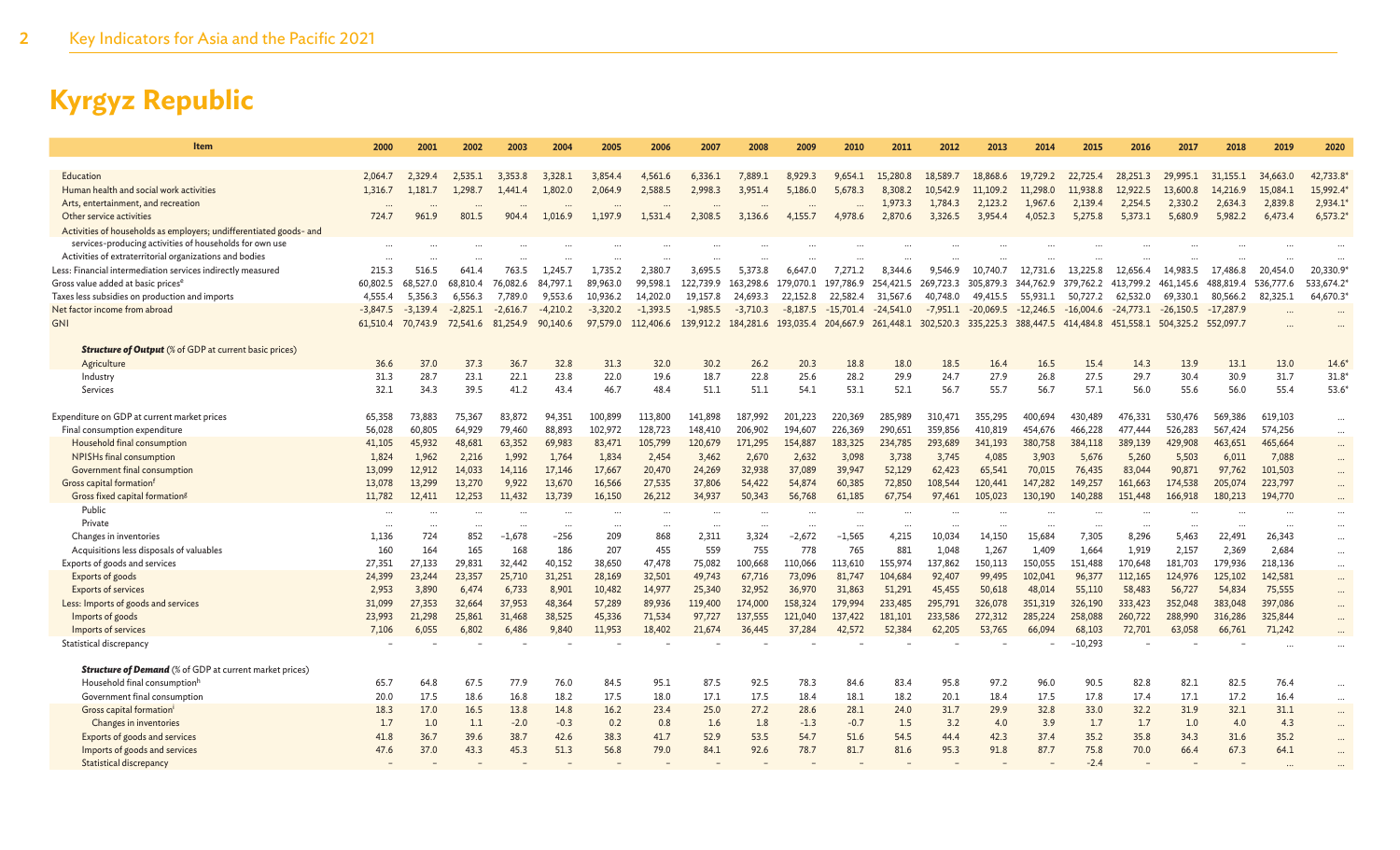| Item                                                                 | 2000       | 2001       | 2002                     | 2003        | 2004       | 2005                     | 2006          | 2007        | 2008        | 2009                     | 2010          | 2011       | 2012           | 2013        | 2014          | 2015       | 2016       | 2017       | 2018       | 2019       | 2020           |
|----------------------------------------------------------------------|------------|------------|--------------------------|-------------|------------|--------------------------|---------------|-------------|-------------|--------------------------|---------------|------------|----------------|-------------|---------------|------------|------------|------------|------------|------------|----------------|
|                                                                      |            |            |                          |             |            |                          |               |             |             |                          |               |            |                |             |               |            |            |            |            |            |                |
| <b>At Constant Prices</b>                                            |            |            |                          |             |            |                          |               |             |             |                          |               |            |                |             |               |            |            |            |            |            |                |
| GDP by industrial origin at previous year's market prices            | 51,397     | 68.836     | 73,871                   | 80,665      | 89.765     | 94,185                   | 104,030       | 123,522     | 153,819     | 193.418                  | 200,274       | 233,495    | 285.737        | 344,361     | 369.592       | 416,224    | 449,155    | 498,909    | 550.411    | 595,581    | 565,757        |
| Agriculture, forestry, and fishing                                   | 17,453     | 23,970     | 26,313                   | 26,758      | 29,358     | 27,041                   | 29,227        | 33,165      | 38,471      | 47,120                   | 36,780        | 39,161     | 47,966         | 53,077      | 51,722        | 62,607     | 62,265     | 62,501     | 68,116     | 68,124     | 73,003         |
| Mining and quarrying                                                 |            | 352        | 383                      | 366         | 505        | 571                      | 514           | 473         | 702         | 1,079                    | 1,033         | 1,673      | 2,984          | 2,552       | 2,539         | 3,939      | 4,220      | 4,842      | 4,967      | 7,099      | 9,065          |
| Manufacturing                                                        | 11,259     | 12,905     | 11,616                   | 11,589      | 11,379     | 12,026                   | 11,134        | 13,302      | 17,060      | 22,538                   | 31,874        | 39,206     | 37,840         | 55,292      | 54,423        | 51,377     | 64,024     | 78,446     | 83,554     | 87,568     | 84,522         |
| Electricity, gas, steam, and air-conditioning supply                 | $\cdots$   | 3,842      | 3,215                    | 3,630       | 3,033      | 3,125                    | 3,870         | 4,234       | 3,594       | 2,603                    | 4,860         | 8,000      | 9,725          | 7,819       | 6,738         | 7,478      | 7,028      | 9,802      | 14,023     | 15,241     | 14,075         |
| Water supply; sewerage, waste management, and remediation activities | $\cdots$   |            |                          |             |            |                          |               |             |             |                          |               | 758        | 774            | 828         | 1,058         | 1,068      | 919        | 1,157      | 1,803      | 2,138      | 1,355          |
| Construction                                                         | 2,265      | 2,844      | 2,820                    | 2,523       | 2,579      | 2,727                    | 3,247         | 4,025       | 5,619       | 12,062                   | 10,995        | 12,475     | 18,257         | 23,471      | 28,558        | 34,631     | 39,397     | 43,029     | 49,110     | 56,878     | 49,221         |
| Wholesale and retail trade; repair of motor vehicles and motorcycles | 7,127      | 8,460      | 9,782                    | 12,099      | 15,102     | 16,893                   | 20,682        | 23,163      | 27,878      | 31,423                   | 31,982        | 38,680     | 47,886         | 52,991      | 63,695        | 76,227     | 87,301     | 91,268     | 99,953     | 108,038    | 91,824         |
| Transportation and storage                                           | 1,264      | 1,368      | 1,923                    | 2,486       | 2,952      | 3,026                    | 3,458         | 3,469       | 5,526       | 7,306                    | 9,908         | 11,596     | 14,168         | 15,544      | 14,469        | 15,060     | 16,741     | 19,933     | 21,246     | 22,299     | 16,988         |
| Accommodation and food service activities                            | 145        | 444        | 693                      | 1,049       | 1,424      | 1,647                    | 1,617         | 1,750       | 1,935       | 2,556                    | 2,399         | 3,229      | 4,649          | 4,855       | 6,207         | 7,910      | 8,790      | 9,223      | 9,582      | 10,155     | 5,498          |
| Information and communication                                        | 922        | 974        | 1,208                    | 1,705       | 2,300      | 3,762                    | 3,792         | 6,479       | 8,315       | 8,270                    | 8,513         | 10,167     | 12,178         | 17,301      | 16,830        | 17,711     | 16,739     | 13,826     | 16,245     | 14,824     | 15,812         |
| Financial and insurance activities                                   | 120        | 274        | 839                      | 1,252       | 1,322      | 1,914                    | 2,690         | 3,229       | 5,091       | 7,416                    | 7,743         | 9,749      | 10,497         | 11,807      | 13,836        | 15,878     | 15,501     | 15,639     | 18,784     | 22,058     | 24,316         |
| Real estate activities                                               | $\cdots$   |            |                          |             |            |                          |               |             |             |                          |               | 5.847      | 6,116          | 7,178       | 8,321         | 9,785      | 11,316     | 12,424     | 13,359     | 14,824     | 17,344         |
| Professional, scientific, and technical activities                   | 1,325      | 1,899      | 1.908                    | 2,312       | 2,451      | 2,563                    | 2,881         | 3,488       | 4.767       | 7,634                    | 9,614         | 3,812      | 5,087          | 5,058       | 4,966         | 6,665      | 7,099      | 7,080      | 7,895      | 9,951      | 8,735          |
| Administrative and support service activities                        | $\cdots$   |            |                          |             |            |                          |               |             |             |                          |               | 931        | 952            | 1,257       | 1.664         | 2,000      | 1,611      | 2.340      | 2,500      | 2,797      | 2,882          |
| Public administration and defense; compulsory social security        | 2,618      | 2,506      | 3,821                    | 3,994       | 4,058      | 4,386                    | 4,649         | 5,145       | 6,316       | 8,880                    | 10,725        | 13,006     | 14,832         | 15,622      | 17,459        | 21,053     | 23,828     | 25,949     | 30,379     | 33,258     | 36,947         |
| Education                                                            | 1,668      | 2,220      | 2,458                    | 2,561       | 3,398      | 3,385                    | 3,803         | 4,564       | 6,426       | 8,001                    | 8,903         | 9,776      | 16,011         | 18,656      | 19,219        | 20,100     | 23,350     | 29,121     | 30,765     | 31,744     | 35,199         |
| Human health and social work activities                              | 1,068      | 1,273      | 1,220                    | 1,205       | 1,415      | 1,858                    | 2,032         | 2,629       | 2,987       | 3,939                    | 5,275         | 5,637      | 8,474          | 10,710      | 11,238        | 11,445     | 12,116     | 13,112     | 13,659     | 14,503     | 15,091         |
| Arts, entertainment, and recreation                                  | 170        | $\ddotsc$  | $\overline{\phantom{a}}$ | $\sim$      | $\sim$     | $\overline{\phantom{a}}$ | $\ddotsc$     |             | $\cdots$    | $\overline{\phantom{a}}$ | $\cdots$      | 1.576      | 1,687          | 1,812       | 2,147         | 1,955      | 2,017      | 2.230      | 2,384      | 2,764      | 2,859          |
| Other service activities                                             | 254        | 913        | 848                      | 832         | 959        | 1,060                    | 1,253         | 1,557       | 2,290       | 2,938                    | 4,064         | 2,583      | 2,939          | 3,282       | 4,198         | 4,196      | 5,253      | 4,625      | 5,750      | 5,616      | 6,558          |
| Activities of households as employers; undifferentiated goods- and   |            |            |                          |             |            |                          |               |             |             |                          |               |            |                |             |               |            |            |            |            |            |                |
| services-producing activities of households for own use              | $\ddotsc$  |            |                          |             |            |                          |               |             |             |                          |               |            |                |             |               |            |            |            |            |            |                |
| Activities of extraterritorial organizations and bodies              |            |            |                          |             |            |                          |               |             |             |                          |               |            |                |             |               |            |            |            |            |            |                |
| Less: Financial intermediation services indirectly measured          | 75         | 204        | 531                      | 710         | 802        | 1,332                    | 2,091         | 2,557       | 3,924       | 5,756                    | 6,434         | 8,304      | 8.820          | 9,938       | 11.084        | 12.974     | 13,266     | 13,112     | 15,628     | 18,571     | 20,781         |
| Gross value added at basic prices <sup>e</sup>                       | 47,583     | 64.039     | 68,514                   | 73,650      | 81,431     | 84,651                   | 92,755        | 108,113     | 133,052     | 168,009                  | 178,232       | 209,558    | 254,201        | 299,171     | 318,200       | 358,112    | 396,246    | 433,438    | 478,446    | 511,309    | 490,512        |
| Taxes less subsidies on production and imports                       | 3,814      | 4,797      | 5,356                    | 7,015       | 8,334      | 9,535                    | 11,275        | 15,409      | 20,767      | 25,409                   | 22,042        | 23,937     | 31,536         | 45,190      | 51,392        | 58,112     | 52,909     | 65,471     | 71,965     | 84,272     | 75,245         |
| Net factor income from abroad                                        |            |            |                          |             |            |                          |               |             |             |                          |               |            |                |             |               |            |            |            |            |            |                |
| <b>GNI</b>                                                           |            |            |                          |             |            |                          |               |             |             |                          |               |            |                |             |               |            |            |            |            |            |                |
|                                                                      |            |            |                          |             |            |                          |               |             |             |                          |               |            |                |             |               |            |            |            |            |            |                |
| <b>Growth of Output</b> (% annual change)<br><b>GDP</b>              |            |            |                          |             |            |                          |               |             |             |                          |               |            |                |             |               |            |            |            |            |            | $-8.6*$        |
|                                                                      | 5.4        | 5.3        | $-0.0$                   | 7.0         | 7.0        | $-0.2$                   | 3.1           | 8.5         | 8.4         | 2.9                      | $-0.5$        | 6.0        | $-0.1$         | 10.9        | 4.0           | 3.9        | 4.3        | 4.7        | 3.8        | 4.6        |                |
| Agriculture                                                          | 2.6        | 7.3<br>4.5 | 3.1<br>$-9.0$            | 3.2<br>12.7 | 4.1<br>3.0 | $-4.2$                   | 1.7<br>$-6.9$ | 1.6<br>10.3 | 0.9<br>14.0 | 6.7<br>$-0.3$            | $-2.6$        | 1.8        | 1.2<br>$-11.4$ | 2.7<br>30.2 | $-0.5$<br>5.7 | 6.2        | 2.9<br>7.1 | 2.2        | 2.6<br>5.9 | 2.5<br>8.0 | 1.1<br>$-10.3$ |
| Industry                                                             | 8.8<br>5.8 | 3.8        | 4.2                      | 7.4         | 11.7       | $-9.8$                   | 9.4           | 12.4        | 10.7        | 2.6                      | 2.5<br>$-1.3$ | 7.5<br>7.1 |                | 4.8         | 4.5           | 2.9<br>3.5 | 3.2        | 8.6<br>3.3 | 2.9        | 3.3        | $-9.3$         |
| Services                                                             |            |            |                          |             |            | 8.4                      |               |             |             |                          |               |            | 6.3            |             |               |            |            |            |            |            |                |
| Expenditure on GDP at previous year's market prices                  | 51,397     | 68.836     | 73,871                   | 80,665      | 89.765     | 94,185                   | 104,030       | 123,522     | 153,819     | 193.418                  | 200.274       | 233.495    | 285.737        | 344,361     | 369,592       | 416.224    | 449.155    | 498,909    | 550,411    | 595.581    | $\cdots$       |
| Final consumption expenditure                                        | 45,823     | 56,819     | 63,035                   | 77,341      | 85,028     | 94.395                   | 119,615       | 132.040     | 164,453     | 182,383                  | 198,504       | 244,679    | 318,340        | 383,335     | 420.745       | 451.661    | 464,902    | 503.311    | 549,356    | 571,599    | $\cdots$       |
| Household final consumption                                          | 34,345     | 41,985     | 48,119                   | 61,447      | 68,644     | 76,077                   | 99,871        | 108,448     | 136,869     | 146,273                  | 159,363       | 200,797    | 261,426        | 317,627     | 351,006       | 376,851    | 381,764    | 414,980    | 451,224    | 466,947    | $\cdots$       |
| NPISHs final consumption                                             | 1,606      | 1,903      | 2,033                    | 1,687       | 1,621      | 1,640                    | 1,819         | 2,760       | 2,965       | 2,682                    | 2,454         | 3,042      | 3,708          | 3,540       | 4,555         | 4,166      | 5,566      | 4,233      | 6,108      | 6,361      | $\cdots$       |
| Government final consumption                                         | 9.873      | 12,931     | 12,883                   | 14,207      | 14,764     | 16,678                   | 17,925        | 20,832      | 24,620      | 33,429                   | 36,688        | 40,840     | 53,206         | 62,168      | 65,184        | 70,644     | 77,573     | 84,099     | 92.024     | 98,291     | $\cdots$       |
| Gross capital formation <sup>f</sup>                                 | 10,732     | 12,346     | 12,441                   | 9,804       | 12,263     | 15,541                   | 25,391        | 31,561      | 43,061      | 51,759                   | 52,043        | 64,208     | 103,755        | 114,056     | 139,342       | 143,892    | 161,330    | 172,749    | 202,480    | 221,318    | $\cdots$       |
| Gross fixed capital formation <sup>g</sup>                           | 9,727      | 11,556     | 11,495                   | 11,468      | 12,280     | 15,160                   | 24,125        | 29,036      | 39,554      | 54,644                   | 52,746        | 58,480     | 92,668         | 98,489      | 123,398       | 135,078    | 151,342    | 165,345    | 178,610    | 192,836    | $\cdots$       |
| Public                                                               | $\ddotsc$  |            |                          |             |            |                          |               |             |             |                          |               |            |                |             |               |            |            |            |            |            | $\cdots$       |
| Private                                                              |            |            |                          |             |            |                          |               |             |             |                          |               |            |                |             |               |            |            |            |            |            |                |
| Changes in inventories                                               | 877        | 629        | 782                      | $-1.832$    | -200       | 180                      | 893           | 2.080       | 2.798       | $-3,520$                 | $-1,357$      | 4.994      | 10.098         | 14,299      | 14.535        | 7,197      | 8,198      | 5,314      | 21,668     | 25,801     |                |
| Acquisitions less disposals of valuables                             | 129        | 162        | 164                      | 168         | 184        | 200                      | 374           | 446         | 709         | 635                      | 653           | 734        | 989            | 1,267       | 1,409         | 1,618      | 1,790      | 2,090      | 2,202      | 2,681      |                |
|                                                                      |            |            |                          |             |            |                          |               |             |             |                          |               |            |                |             |               |            |            |            |            |            |                |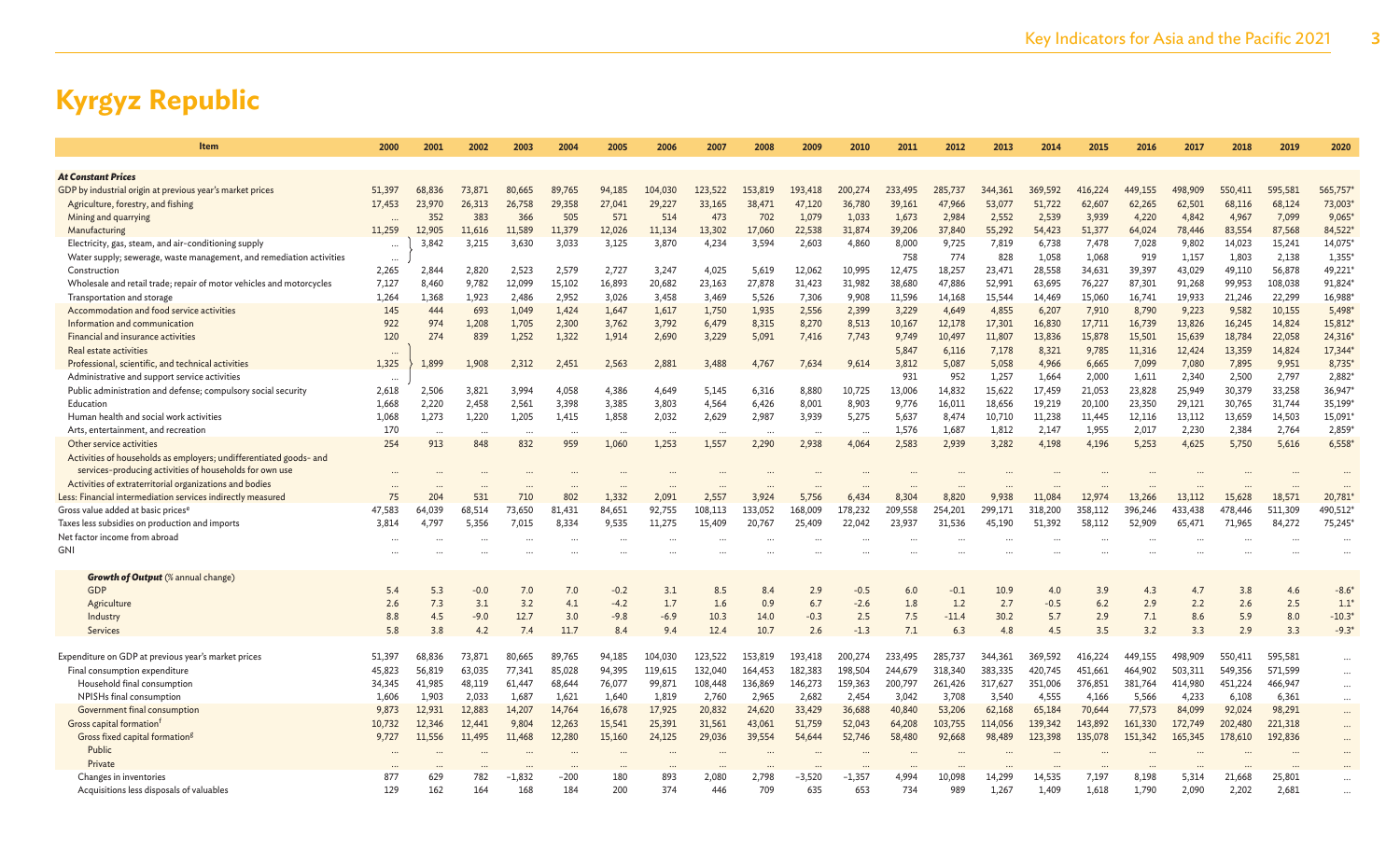| Exports of goods and services<br>59,750<br>81,919<br>99.579<br>154,872<br>141,601<br>145,676<br>209,168<br>22,733<br>26,465<br>29.326<br>31,409<br>36,600<br>35,743<br>42,088<br>97,187<br>131,470<br>125,994<br>140,774<br>181.095<br>176,769<br>28,566<br>55,323<br>90,023<br>93,088<br>127,355<br>Exports of goods<br>25,181<br>26,791<br>28,360<br>37,542<br>65,646<br>67,901<br>86,753<br>83,165<br>105,406<br>97,752<br>124,543<br>136,120<br>$\ddots$<br>$\ddotsc$<br>8,034<br>51,578<br>52,588<br>6,228<br>8,952<br>13,728<br>22,208<br>26,596<br>33,933<br>29,286<br>44,717<br>42,829<br>49,467<br>43,021<br>53,739<br>52,226<br>73,047<br><b>Exports of services</b><br>$\ddots$<br>Less: Imports of goods and services<br>27,891<br>26,794<br>30,931<br>37,888<br>44,126<br>51,494<br>83,065<br>99,829<br>135,613<br>140,303<br>147,460<br>206,862<br>262,352<br>307,902<br>331,268<br>304,970<br>322,753<br>358,246<br>378,194<br>406,504<br>$\cdots$<br>33,883<br>39,874<br>105,568<br>111.074<br>159,923<br>205,882<br>255,893<br>268,234<br>248,541<br>296,368<br>Imports of goods<br>63,756<br>74,715<br>108,898<br>239,053<br>314,828<br>336,247<br>$\cdots$<br>11,620<br>19,309<br>25,114<br>30,045<br>29,229<br>38,562<br>46,939<br>56,470<br>52,009<br>65,917<br>74,213<br>63,367<br>70,256<br>Imports of services<br>10,244<br>63,034<br>61,877<br>$\cdots$<br>$-15,960$<br>Statistical discrepancy<br>$\ddots$<br><b>Growth of Demand</b> (% annual change)<br>Household final consumptionh<br>$-5.0$<br>2.2<br>4.7<br>24.0<br>7.5<br>8.3<br>19.2<br>2.7<br>12.6<br>$-14.4$<br>2.7<br>9.3<br>11.2<br>8.0<br>3.0<br>$-0.9$<br>$-0.6$<br>6.3<br>5.0<br>0.8<br>$\ddotsc$<br>Government final consumption<br>5.9<br>$-1.3$<br>1.2<br>4.6<br>$-2.7$<br>1.5<br>1.8<br>1.5<br>2.2<br>2.1<br>$-0.4$<br>$-0.5$<br>0.9<br>1.5<br>1.3<br>1.3<br>0.5<br>$-0.2$<br>1.4<br>$-1.1$<br>$\cdots$<br>Gross capital formation<br>22.1<br>$-5.6$<br>$-26.1$<br>13.7<br>53.3<br>13.9<br>$-4.9$<br>$-5.2$<br>6.3<br>42.4<br>5.1<br>15.7<br>8.1<br>6.9<br>16.0<br>7.9<br>$-6.4$<br>23.6<br>14.6<br>$-2.3$<br>$\cdots$<br>10.5<br>$-11.0$<br>$-11.7$<br>$-19.2$<br>12.3<br>$-6.2$<br>$-3.8$<br>6.1<br>$-2.7$<br>Exports of goods and services<br>$-3.2$<br>8.1<br>5.3<br>12.8<br>8.9<br>25.8<br>9.1<br>$-1.1$<br>15.7<br>$-5.6$<br>16.2<br>$-13.8$<br>13.1<br>45.0<br>13.6<br>$-19.4$<br>$-6.9$<br>12.4<br>4.1<br>$-13.2$<br>0.4<br>16.0<br>16.3<br>6.5<br>11.0<br>14.9<br>1.6<br>$-1.1$<br>7.4<br>7.4<br>6.1<br>Imports of goods and services<br>$\ddots$<br><b>Investment Financing at Current Prices</b><br>Gross capital formation <sup>1</sup><br>13,078<br>13,299<br>13,270<br>9,922<br>13,670<br>16,566<br>27,535<br>37,806<br>54,422<br>54,874<br>60,385<br>72,850<br>108,544<br>120,441<br>147,282<br>149,257<br>161,663<br>174,538<br>205,074<br>223,797<br>$\dots$<br>31,338<br>153,937<br>Gross national saving<br>12,460<br>12,619<br>8,518<br>14,677<br>15,125<br>12,976<br>29,583<br>50,547<br>45,777<br>56,508<br>39,639<br>33,004<br>50,492<br>53,984<br>106,190<br>140,860<br>157,079<br>9,699<br>$\ldots$<br>Gross domestic saving <sup>k</sup><br>4,411<br>5,458<br>$-2,073$<br>$-14,923$<br>$-18,911$<br>6,616<br>-49,385<br>$-55,524$<br>$-35,739$<br>$-1,113$<br>4,193<br>13,079<br>10,437<br>$-6,512$<br>$-6,000$<br>$-4,661$<br>$-53,982$<br>1,962<br>44,847<br>9,330<br>$\ddotsc$<br>$-4,210$<br>$-1,986$<br>$-8,188$<br>$-7,951$<br>$-20,070$<br>$-24,773$<br>$-17,288$<br>$-54,394$<br>Net factor income from abroad<br>$-3,139$<br>$-2,825$<br>$-2,617$<br>$-3,320$<br>$-1,394$<br>$-3,710$<br>$-15,701$<br>$-24,541$<br>$-12,247$<br>$-16,005$<br>$-26,151$<br>$-3,848$<br>$\ddots$<br>2,521<br>5,007<br>6,724<br>20,519<br>38,081<br>53,959<br>108,598<br>132,075<br>162,818<br>172,405<br>Net current transfers from abroad <sup>m</sup><br>4,217<br>13,430<br>29,292<br>52,119<br>67,479<br>85,711<br>96,975<br>116,721<br>105,727<br>163,485<br>$\cdots$<br><b>Savings and Investment</b> (% of GDP at current market prices)<br>$-2.7$<br>Gross domestic saving<br>17.7<br>13.8<br>5.3<br>5.8<br>$-2.1$<br>$-13.1$<br>$-10.1$<br>3.3<br>$-1.6$<br>$-15.9$<br>$-15.6$<br>$-13.5$<br>$-8.3$<br>$-0.2$<br>0.8<br>0.3<br>7.2<br>14.3<br>$-4.6$<br>27.6<br>16.9<br>16.7<br>15.6<br>15.0<br>11.4<br>16.7<br>25.1<br>20.8<br>19.8<br>12.8<br>9.3<br>12.6<br>12.4<br>22.5<br>24.9<br>Gross national saving<br>14.8<br>10.2<br>20.8<br>26.6<br>17.6<br>28.9<br>27.3<br>27.4<br>35.0<br>33.9<br>Gross capital formation<br>20.0<br>18.0<br>11.8<br>14.5<br>16.4<br>24.2<br>25.5<br>33.9<br>36.8<br>34.7<br>32.9<br>36.0<br>36.1<br>26.6<br>At Current Market Prices (Som)<br>Per capita GDP<br>94,599.9*<br>13,382.9<br>20,153.6<br>22,606.3<br>71.801.2<br>93,835.7<br>99,834.3<br>15,071.8<br>15.320.0<br>16,965.0<br>18,957.7<br>28,066.9<br>37,023.0<br>39,239.3<br>42,437.5<br>54,374.7<br>58,007.1<br>65,016.3<br>75,496.6<br>81,777.8<br>89.256.1<br>61,343.8<br>90,986.6<br>91,062.9<br>Per capita GNI<br>12,595.0<br>14,431.3 14,745.7<br>18,111.8<br>19,490.5<br>22,329.5<br>27.674.1<br>36,292.3<br>37,642.7<br>39,413.8<br>49,708.7<br>56,521.5<br>69,606.8<br>72,689.9<br>77,524.7<br>84,856.1<br>16,435.7<br><b>PRODUCTION INDEX</b> period averages<br>Agriculture <sup>n</sup> ; 2014-2016 = 100<br>85.9<br>81.6<br>83.7<br>86.0<br>82.6<br>84.1<br>85.4<br>86.4<br>90.1<br>88.5<br>90.3<br>89.2<br>93.0<br>94.2<br>101.7<br>104.1<br>106.1<br>108.3<br>109.6<br>81.6<br>$\ddotsc$<br>105.4<br>89.1<br>117.0<br>104.6<br>87.9<br>89.8<br>107.3<br>114.9<br>93.6<br>109.8<br>111.9<br>84.1<br>128.6<br>98.4<br>95.6<br>104.9<br>111.5<br>106.9<br>93.4<br>Industry <sup>o</sup> ; previous year = 100<br>106.0<br>105.4<br>92.8<br>123.6<br>145.8<br>Manufacturing<br>109.3<br>88.8<br>119.2<br>104.7<br>84.4<br>87.2<br>107.5<br>92.2<br>110.1<br>107.2<br>74.2<br>97.0<br>92.2<br>105.4<br>107.6<br>105.0<br>108.3<br>103.4<br>99.5<br>77.6<br>Mining <sup>p</sup><br>100.6<br>100.2<br>101.6<br>101.1<br>137.8<br>86.1<br>95.2<br>98.0<br>106.4<br>104.7<br>99.6<br>114.6<br>140.4<br>95.6<br>163.8<br>120.1<br>178.4<br>108.1<br>118.4<br><b>ENERGY</b> annual values<br>Crude petroleum (t'000)<br>77<br>77<br>71<br>69<br>71<br>83<br>90<br>79<br>84<br>82<br>107<br>233<br>Production<br>76<br>76<br>70<br>74<br>77<br>145<br>173<br>200<br>240<br>53<br>$\overline{3}$<br>51<br>$\overline{7}$<br>15<br>70<br>$\overline{2}$<br>$\overline{2}$<br>$\overline{2}$<br><b>Exports</b><br>6<br>$\ddots$<br>$\cdots$<br>$\ddotsc$<br>Imports<br>$\Omega$<br>$\cdots$<br>$\cdots$<br>Consumption<br>Coal (t'000)<br>Production<br>425<br>475<br>459<br>415<br>461<br>335<br>321<br>396<br>492<br>607<br>575<br>831<br>1,407<br>1,812<br>1,929<br>1,851<br>1,870<br>2,395<br>2,606<br>2,488<br>1,164<br>227<br>250<br>31<br>9<br>30<br>71<br>64<br>15<br>38<br>179<br>143<br>236<br>208<br>394<br>568<br>22<br>19<br>101<br>44<br>$\overline{7}$<br>Exports<br>$\ddotsc$<br>726<br>882<br>847<br>728<br>694<br>1,108<br>1,270<br>1,276<br>1,389<br>793<br>692<br>352<br>343<br>1,057<br>938<br>802<br>976<br>1,024<br>1,111<br>925<br>Imports<br>$\ddotsc$<br>1,123<br>1,827<br>2,009<br>801<br>1,257<br>1,311<br>1,742<br>1,704<br>1,592<br>2,016<br>Consumption | <b>Item</b> | 2000 | 2001 | 2002 | 2003 | 2004 | 2005 | 2006 | 2007 | 2008 | 2009 | 2010 | 2011 | 2012 | 2013 | 2014 | 2015 | 2016 | 2017 | 2018 | 2019 | 2020 |
|----------------------------------------------------------------------------------------------------------------------------------------------------------------------------------------------------------------------------------------------------------------------------------------------------------------------------------------------------------------------------------------------------------------------------------------------------------------------------------------------------------------------------------------------------------------------------------------------------------------------------------------------------------------------------------------------------------------------------------------------------------------------------------------------------------------------------------------------------------------------------------------------------------------------------------------------------------------------------------------------------------------------------------------------------------------------------------------------------------------------------------------------------------------------------------------------------------------------------------------------------------------------------------------------------------------------------------------------------------------------------------------------------------------------------------------------------------------------------------------------------------------------------------------------------------------------------------------------------------------------------------------------------------------------------------------------------------------------------------------------------------------------------------------------------------------------------------------------------------------------------------------------------------------------------------------------------------------------------------------------------------------------------------------------------------------------------------------------------------------------------------------------------------------------------------------------------------------------------------------------------------------------------------------------------------------------------------------------------------------------------------------------------------------------------------------------------------------------------------------------------------------------------------------------------------------------------------------------------------------------------------------------------------------------------------------------------------------------------------------------------------------------------------------------------------------------------------------------------------------------------------------------------------------------------------------------------------------------------------------------------------------------------------------------------------------------------------------------------------------------------------------------------------------------------------------------------------------------------------------------------------------------------------------------------------------------------------------------------------------------------------------------------------------------------------------------------------------------------------------------------------------------------------------------------------------------------------------------------------------------------------------------------------------------------------------------------------------------------------------------------------------------------------------------------------------------------------------------------------------------------------------------------------------------------------------------------------------------------------------------------------------------------------------------------------------------------------------------------------------------------------------------------------------------------------------------------------------------------------------------------------------------------------------------------------------------------------------------------------------------------------------------------------------------------------------------------------------------------------------------------------------------------------------------------------------------------------------------------------------------------------------------------------------------------------------------------------------------------------------------------------------------------------------------------------------------------------------------------------------------------------------------------------------------------------------------------------------------------------------------------------------------------------------------------------------------------------------------------------------------------------------------------------------------------------------------------------------------------------------------------------------------------------------------------------------------------------------------------------------------------------------------------------------------------------------------------------------------------------------------------------------------------------------------------------------------------------------------------------------------------------------------------------------------------------------------------------------------------------------------------------------------------------------------------------------------------------------------------------------------------------------------------------------------------------------------------------------------------------------------------------------------------------------------------------------------------------------------------------------------------------------------------------------------------------------------------------------------------------------------------------------------------------------------------------------------------------------------------------------------------------------------------------------------------------------------------------------------------------------------------------------------------------------------------------------------------------------------------------------------------------------------------------------------------------------------------------------------------------------------------------------------------------------------------------------------------------------------------------------------------------------------------------------------------------------------------------------------------------------------------------------------------------------------------------------------------------------------------------------------------------------------------------------------------------------------------------------------------------------------------------------------------------------------------------|-------------|------|------|------|------|------|------|------|------|------|------|------|------|------|------|------|------|------|------|------|------|------|
|                                                                                                                                                                                                                                                                                                                                                                                                                                                                                                                                                                                                                                                                                                                                                                                                                                                                                                                                                                                                                                                                                                                                                                                                                                                                                                                                                                                                                                                                                                                                                                                                                                                                                                                                                                                                                                                                                                                                                                                                                                                                                                                                                                                                                                                                                                                                                                                                                                                                                                                                                                                                                                                                                                                                                                                                                                                                                                                                                                                                                                                                                                                                                                                                                                                                                                                                                                                                                                                                                                                                                                                                                                                                                                                                                                                                                                                                                                                                                                                                                                                                                                                                                                                                                                                                                                                                                                                                                                                                                                                                                                                                                                                                                                                                                                                                                                                                                                                                                                                                                                                                                                                                                                                                                                                                                                                                                                                                                                                                                                                                                                                                                                                                                                                                                                                                                                                                                                                                                                                                                                                                                                                                                                                                                                                                                                                                                                                                                                                                                                                                                                                                                                                                                                                                                                                                                                                                                                                                                                                                                                                                                                                                                                                                                                                                                                          |             |      |      |      |      |      |      |      |      |      |      |      |      |      |      |      |      |      |      |      |      |      |
|                                                                                                                                                                                                                                                                                                                                                                                                                                                                                                                                                                                                                                                                                                                                                                                                                                                                                                                                                                                                                                                                                                                                                                                                                                                                                                                                                                                                                                                                                                                                                                                                                                                                                                                                                                                                                                                                                                                                                                                                                                                                                                                                                                                                                                                                                                                                                                                                                                                                                                                                                                                                                                                                                                                                                                                                                                                                                                                                                                                                                                                                                                                                                                                                                                                                                                                                                                                                                                                                                                                                                                                                                                                                                                                                                                                                                                                                                                                                                                                                                                                                                                                                                                                                                                                                                                                                                                                                                                                                                                                                                                                                                                                                                                                                                                                                                                                                                                                                                                                                                                                                                                                                                                                                                                                                                                                                                                                                                                                                                                                                                                                                                                                                                                                                                                                                                                                                                                                                                                                                                                                                                                                                                                                                                                                                                                                                                                                                                                                                                                                                                                                                                                                                                                                                                                                                                                                                                                                                                                                                                                                                                                                                                                                                                                                                                                          |             |      |      |      |      |      |      |      |      |      |      |      |      |      |      |      |      |      |      |      |      |      |
|                                                                                                                                                                                                                                                                                                                                                                                                                                                                                                                                                                                                                                                                                                                                                                                                                                                                                                                                                                                                                                                                                                                                                                                                                                                                                                                                                                                                                                                                                                                                                                                                                                                                                                                                                                                                                                                                                                                                                                                                                                                                                                                                                                                                                                                                                                                                                                                                                                                                                                                                                                                                                                                                                                                                                                                                                                                                                                                                                                                                                                                                                                                                                                                                                                                                                                                                                                                                                                                                                                                                                                                                                                                                                                                                                                                                                                                                                                                                                                                                                                                                                                                                                                                                                                                                                                                                                                                                                                                                                                                                                                                                                                                                                                                                                                                                                                                                                                                                                                                                                                                                                                                                                                                                                                                                                                                                                                                                                                                                                                                                                                                                                                                                                                                                                                                                                                                                                                                                                                                                                                                                                                                                                                                                                                                                                                                                                                                                                                                                                                                                                                                                                                                                                                                                                                                                                                                                                                                                                                                                                                                                                                                                                                                                                                                                                                          |             |      |      |      |      |      |      |      |      |      |      |      |      |      |      |      |      |      |      |      |      |      |
|                                                                                                                                                                                                                                                                                                                                                                                                                                                                                                                                                                                                                                                                                                                                                                                                                                                                                                                                                                                                                                                                                                                                                                                                                                                                                                                                                                                                                                                                                                                                                                                                                                                                                                                                                                                                                                                                                                                                                                                                                                                                                                                                                                                                                                                                                                                                                                                                                                                                                                                                                                                                                                                                                                                                                                                                                                                                                                                                                                                                                                                                                                                                                                                                                                                                                                                                                                                                                                                                                                                                                                                                                                                                                                                                                                                                                                                                                                                                                                                                                                                                                                                                                                                                                                                                                                                                                                                                                                                                                                                                                                                                                                                                                                                                                                                                                                                                                                                                                                                                                                                                                                                                                                                                                                                                                                                                                                                                                                                                                                                                                                                                                                                                                                                                                                                                                                                                                                                                                                                                                                                                                                                                                                                                                                                                                                                                                                                                                                                                                                                                                                                                                                                                                                                                                                                                                                                                                                                                                                                                                                                                                                                                                                                                                                                                                                          |             |      |      |      |      |      |      |      |      |      |      |      |      |      |      |      |      |      |      |      |      |      |
|                                                                                                                                                                                                                                                                                                                                                                                                                                                                                                                                                                                                                                                                                                                                                                                                                                                                                                                                                                                                                                                                                                                                                                                                                                                                                                                                                                                                                                                                                                                                                                                                                                                                                                                                                                                                                                                                                                                                                                                                                                                                                                                                                                                                                                                                                                                                                                                                                                                                                                                                                                                                                                                                                                                                                                                                                                                                                                                                                                                                                                                                                                                                                                                                                                                                                                                                                                                                                                                                                                                                                                                                                                                                                                                                                                                                                                                                                                                                                                                                                                                                                                                                                                                                                                                                                                                                                                                                                                                                                                                                                                                                                                                                                                                                                                                                                                                                                                                                                                                                                                                                                                                                                                                                                                                                                                                                                                                                                                                                                                                                                                                                                                                                                                                                                                                                                                                                                                                                                                                                                                                                                                                                                                                                                                                                                                                                                                                                                                                                                                                                                                                                                                                                                                                                                                                                                                                                                                                                                                                                                                                                                                                                                                                                                                                                                                          |             |      |      |      |      |      |      |      |      |      |      |      |      |      |      |      |      |      |      |      |      |      |
|                                                                                                                                                                                                                                                                                                                                                                                                                                                                                                                                                                                                                                                                                                                                                                                                                                                                                                                                                                                                                                                                                                                                                                                                                                                                                                                                                                                                                                                                                                                                                                                                                                                                                                                                                                                                                                                                                                                                                                                                                                                                                                                                                                                                                                                                                                                                                                                                                                                                                                                                                                                                                                                                                                                                                                                                                                                                                                                                                                                                                                                                                                                                                                                                                                                                                                                                                                                                                                                                                                                                                                                                                                                                                                                                                                                                                                                                                                                                                                                                                                                                                                                                                                                                                                                                                                                                                                                                                                                                                                                                                                                                                                                                                                                                                                                                                                                                                                                                                                                                                                                                                                                                                                                                                                                                                                                                                                                                                                                                                                                                                                                                                                                                                                                                                                                                                                                                                                                                                                                                                                                                                                                                                                                                                                                                                                                                                                                                                                                                                                                                                                                                                                                                                                                                                                                                                                                                                                                                                                                                                                                                                                                                                                                                                                                                                                          |             |      |      |      |      |      |      |      |      |      |      |      |      |      |      |      |      |      |      |      |      |      |
|                                                                                                                                                                                                                                                                                                                                                                                                                                                                                                                                                                                                                                                                                                                                                                                                                                                                                                                                                                                                                                                                                                                                                                                                                                                                                                                                                                                                                                                                                                                                                                                                                                                                                                                                                                                                                                                                                                                                                                                                                                                                                                                                                                                                                                                                                                                                                                                                                                                                                                                                                                                                                                                                                                                                                                                                                                                                                                                                                                                                                                                                                                                                                                                                                                                                                                                                                                                                                                                                                                                                                                                                                                                                                                                                                                                                                                                                                                                                                                                                                                                                                                                                                                                                                                                                                                                                                                                                                                                                                                                                                                                                                                                                                                                                                                                                                                                                                                                                                                                                                                                                                                                                                                                                                                                                                                                                                                                                                                                                                                                                                                                                                                                                                                                                                                                                                                                                                                                                                                                                                                                                                                                                                                                                                                                                                                                                                                                                                                                                                                                                                                                                                                                                                                                                                                                                                                                                                                                                                                                                                                                                                                                                                                                                                                                                                                          |             |      |      |      |      |      |      |      |      |      |      |      |      |      |      |      |      |      |      |      |      |      |
|                                                                                                                                                                                                                                                                                                                                                                                                                                                                                                                                                                                                                                                                                                                                                                                                                                                                                                                                                                                                                                                                                                                                                                                                                                                                                                                                                                                                                                                                                                                                                                                                                                                                                                                                                                                                                                                                                                                                                                                                                                                                                                                                                                                                                                                                                                                                                                                                                                                                                                                                                                                                                                                                                                                                                                                                                                                                                                                                                                                                                                                                                                                                                                                                                                                                                                                                                                                                                                                                                                                                                                                                                                                                                                                                                                                                                                                                                                                                                                                                                                                                                                                                                                                                                                                                                                                                                                                                                                                                                                                                                                                                                                                                                                                                                                                                                                                                                                                                                                                                                                                                                                                                                                                                                                                                                                                                                                                                                                                                                                                                                                                                                                                                                                                                                                                                                                                                                                                                                                                                                                                                                                                                                                                                                                                                                                                                                                                                                                                                                                                                                                                                                                                                                                                                                                                                                                                                                                                                                                                                                                                                                                                                                                                                                                                                                                          |             |      |      |      |      |      |      |      |      |      |      |      |      |      |      |      |      |      |      |      |      |      |
|                                                                                                                                                                                                                                                                                                                                                                                                                                                                                                                                                                                                                                                                                                                                                                                                                                                                                                                                                                                                                                                                                                                                                                                                                                                                                                                                                                                                                                                                                                                                                                                                                                                                                                                                                                                                                                                                                                                                                                                                                                                                                                                                                                                                                                                                                                                                                                                                                                                                                                                                                                                                                                                                                                                                                                                                                                                                                                                                                                                                                                                                                                                                                                                                                                                                                                                                                                                                                                                                                                                                                                                                                                                                                                                                                                                                                                                                                                                                                                                                                                                                                                                                                                                                                                                                                                                                                                                                                                                                                                                                                                                                                                                                                                                                                                                                                                                                                                                                                                                                                                                                                                                                                                                                                                                                                                                                                                                                                                                                                                                                                                                                                                                                                                                                                                                                                                                                                                                                                                                                                                                                                                                                                                                                                                                                                                                                                                                                                                                                                                                                                                                                                                                                                                                                                                                                                                                                                                                                                                                                                                                                                                                                                                                                                                                                                                          |             |      |      |      |      |      |      |      |      |      |      |      |      |      |      |      |      |      |      |      |      |      |
|                                                                                                                                                                                                                                                                                                                                                                                                                                                                                                                                                                                                                                                                                                                                                                                                                                                                                                                                                                                                                                                                                                                                                                                                                                                                                                                                                                                                                                                                                                                                                                                                                                                                                                                                                                                                                                                                                                                                                                                                                                                                                                                                                                                                                                                                                                                                                                                                                                                                                                                                                                                                                                                                                                                                                                                                                                                                                                                                                                                                                                                                                                                                                                                                                                                                                                                                                                                                                                                                                                                                                                                                                                                                                                                                                                                                                                                                                                                                                                                                                                                                                                                                                                                                                                                                                                                                                                                                                                                                                                                                                                                                                                                                                                                                                                                                                                                                                                                                                                                                                                                                                                                                                                                                                                                                                                                                                                                                                                                                                                                                                                                                                                                                                                                                                                                                                                                                                                                                                                                                                                                                                                                                                                                                                                                                                                                                                                                                                                                                                                                                                                                                                                                                                                                                                                                                                                                                                                                                                                                                                                                                                                                                                                                                                                                                                                          |             |      |      |      |      |      |      |      |      |      |      |      |      |      |      |      |      |      |      |      |      |      |
|                                                                                                                                                                                                                                                                                                                                                                                                                                                                                                                                                                                                                                                                                                                                                                                                                                                                                                                                                                                                                                                                                                                                                                                                                                                                                                                                                                                                                                                                                                                                                                                                                                                                                                                                                                                                                                                                                                                                                                                                                                                                                                                                                                                                                                                                                                                                                                                                                                                                                                                                                                                                                                                                                                                                                                                                                                                                                                                                                                                                                                                                                                                                                                                                                                                                                                                                                                                                                                                                                                                                                                                                                                                                                                                                                                                                                                                                                                                                                                                                                                                                                                                                                                                                                                                                                                                                                                                                                                                                                                                                                                                                                                                                                                                                                                                                                                                                                                                                                                                                                                                                                                                                                                                                                                                                                                                                                                                                                                                                                                                                                                                                                                                                                                                                                                                                                                                                                                                                                                                                                                                                                                                                                                                                                                                                                                                                                                                                                                                                                                                                                                                                                                                                                                                                                                                                                                                                                                                                                                                                                                                                                                                                                                                                                                                                                                          |             |      |      |      |      |      |      |      |      |      |      |      |      |      |      |      |      |      |      |      |      |      |
|                                                                                                                                                                                                                                                                                                                                                                                                                                                                                                                                                                                                                                                                                                                                                                                                                                                                                                                                                                                                                                                                                                                                                                                                                                                                                                                                                                                                                                                                                                                                                                                                                                                                                                                                                                                                                                                                                                                                                                                                                                                                                                                                                                                                                                                                                                                                                                                                                                                                                                                                                                                                                                                                                                                                                                                                                                                                                                                                                                                                                                                                                                                                                                                                                                                                                                                                                                                                                                                                                                                                                                                                                                                                                                                                                                                                                                                                                                                                                                                                                                                                                                                                                                                                                                                                                                                                                                                                                                                                                                                                                                                                                                                                                                                                                                                                                                                                                                                                                                                                                                                                                                                                                                                                                                                                                                                                                                                                                                                                                                                                                                                                                                                                                                                                                                                                                                                                                                                                                                                                                                                                                                                                                                                                                                                                                                                                                                                                                                                                                                                                                                                                                                                                                                                                                                                                                                                                                                                                                                                                                                                                                                                                                                                                                                                                                                          |             |      |      |      |      |      |      |      |      |      |      |      |      |      |      |      |      |      |      |      |      |      |
|                                                                                                                                                                                                                                                                                                                                                                                                                                                                                                                                                                                                                                                                                                                                                                                                                                                                                                                                                                                                                                                                                                                                                                                                                                                                                                                                                                                                                                                                                                                                                                                                                                                                                                                                                                                                                                                                                                                                                                                                                                                                                                                                                                                                                                                                                                                                                                                                                                                                                                                                                                                                                                                                                                                                                                                                                                                                                                                                                                                                                                                                                                                                                                                                                                                                                                                                                                                                                                                                                                                                                                                                                                                                                                                                                                                                                                                                                                                                                                                                                                                                                                                                                                                                                                                                                                                                                                                                                                                                                                                                                                                                                                                                                                                                                                                                                                                                                                                                                                                                                                                                                                                                                                                                                                                                                                                                                                                                                                                                                                                                                                                                                                                                                                                                                                                                                                                                                                                                                                                                                                                                                                                                                                                                                                                                                                                                                                                                                                                                                                                                                                                                                                                                                                                                                                                                                                                                                                                                                                                                                                                                                                                                                                                                                                                                                                          |             |      |      |      |      |      |      |      |      |      |      |      |      |      |      |      |      |      |      |      |      |      |
|                                                                                                                                                                                                                                                                                                                                                                                                                                                                                                                                                                                                                                                                                                                                                                                                                                                                                                                                                                                                                                                                                                                                                                                                                                                                                                                                                                                                                                                                                                                                                                                                                                                                                                                                                                                                                                                                                                                                                                                                                                                                                                                                                                                                                                                                                                                                                                                                                                                                                                                                                                                                                                                                                                                                                                                                                                                                                                                                                                                                                                                                                                                                                                                                                                                                                                                                                                                                                                                                                                                                                                                                                                                                                                                                                                                                                                                                                                                                                                                                                                                                                                                                                                                                                                                                                                                                                                                                                                                                                                                                                                                                                                                                                                                                                                                                                                                                                                                                                                                                                                                                                                                                                                                                                                                                                                                                                                                                                                                                                                                                                                                                                                                                                                                                                                                                                                                                                                                                                                                                                                                                                                                                                                                                                                                                                                                                                                                                                                                                                                                                                                                                                                                                                                                                                                                                                                                                                                                                                                                                                                                                                                                                                                                                                                                                                                          |             |      |      |      |      |      |      |      |      |      |      |      |      |      |      |      |      |      |      |      |      |      |
|                                                                                                                                                                                                                                                                                                                                                                                                                                                                                                                                                                                                                                                                                                                                                                                                                                                                                                                                                                                                                                                                                                                                                                                                                                                                                                                                                                                                                                                                                                                                                                                                                                                                                                                                                                                                                                                                                                                                                                                                                                                                                                                                                                                                                                                                                                                                                                                                                                                                                                                                                                                                                                                                                                                                                                                                                                                                                                                                                                                                                                                                                                                                                                                                                                                                                                                                                                                                                                                                                                                                                                                                                                                                                                                                                                                                                                                                                                                                                                                                                                                                                                                                                                                                                                                                                                                                                                                                                                                                                                                                                                                                                                                                                                                                                                                                                                                                                                                                                                                                                                                                                                                                                                                                                                                                                                                                                                                                                                                                                                                                                                                                                                                                                                                                                                                                                                                                                                                                                                                                                                                                                                                                                                                                                                                                                                                                                                                                                                                                                                                                                                                                                                                                                                                                                                                                                                                                                                                                                                                                                                                                                                                                                                                                                                                                                                          |             |      |      |      |      |      |      |      |      |      |      |      |      |      |      |      |      |      |      |      |      |      |
|                                                                                                                                                                                                                                                                                                                                                                                                                                                                                                                                                                                                                                                                                                                                                                                                                                                                                                                                                                                                                                                                                                                                                                                                                                                                                                                                                                                                                                                                                                                                                                                                                                                                                                                                                                                                                                                                                                                                                                                                                                                                                                                                                                                                                                                                                                                                                                                                                                                                                                                                                                                                                                                                                                                                                                                                                                                                                                                                                                                                                                                                                                                                                                                                                                                                                                                                                                                                                                                                                                                                                                                                                                                                                                                                                                                                                                                                                                                                                                                                                                                                                                                                                                                                                                                                                                                                                                                                                                                                                                                                                                                                                                                                                                                                                                                                                                                                                                                                                                                                                                                                                                                                                                                                                                                                                                                                                                                                                                                                                                                                                                                                                                                                                                                                                                                                                                                                                                                                                                                                                                                                                                                                                                                                                                                                                                                                                                                                                                                                                                                                                                                                                                                                                                                                                                                                                                                                                                                                                                                                                                                                                                                                                                                                                                                                                                          |             |      |      |      |      |      |      |      |      |      |      |      |      |      |      |      |      |      |      |      |      |      |
|                                                                                                                                                                                                                                                                                                                                                                                                                                                                                                                                                                                                                                                                                                                                                                                                                                                                                                                                                                                                                                                                                                                                                                                                                                                                                                                                                                                                                                                                                                                                                                                                                                                                                                                                                                                                                                                                                                                                                                                                                                                                                                                                                                                                                                                                                                                                                                                                                                                                                                                                                                                                                                                                                                                                                                                                                                                                                                                                                                                                                                                                                                                                                                                                                                                                                                                                                                                                                                                                                                                                                                                                                                                                                                                                                                                                                                                                                                                                                                                                                                                                                                                                                                                                                                                                                                                                                                                                                                                                                                                                                                                                                                                                                                                                                                                                                                                                                                                                                                                                                                                                                                                                                                                                                                                                                                                                                                                                                                                                                                                                                                                                                                                                                                                                                                                                                                                                                                                                                                                                                                                                                                                                                                                                                                                                                                                                                                                                                                                                                                                                                                                                                                                                                                                                                                                                                                                                                                                                                                                                                                                                                                                                                                                                                                                                                                          |             |      |      |      |      |      |      |      |      |      |      |      |      |      |      |      |      |      |      |      |      |      |
|                                                                                                                                                                                                                                                                                                                                                                                                                                                                                                                                                                                                                                                                                                                                                                                                                                                                                                                                                                                                                                                                                                                                                                                                                                                                                                                                                                                                                                                                                                                                                                                                                                                                                                                                                                                                                                                                                                                                                                                                                                                                                                                                                                                                                                                                                                                                                                                                                                                                                                                                                                                                                                                                                                                                                                                                                                                                                                                                                                                                                                                                                                                                                                                                                                                                                                                                                                                                                                                                                                                                                                                                                                                                                                                                                                                                                                                                                                                                                                                                                                                                                                                                                                                                                                                                                                                                                                                                                                                                                                                                                                                                                                                                                                                                                                                                                                                                                                                                                                                                                                                                                                                                                                                                                                                                                                                                                                                                                                                                                                                                                                                                                                                                                                                                                                                                                                                                                                                                                                                                                                                                                                                                                                                                                                                                                                                                                                                                                                                                                                                                                                                                                                                                                                                                                                                                                                                                                                                                                                                                                                                                                                                                                                                                                                                                                                          |             |      |      |      |      |      |      |      |      |      |      |      |      |      |      |      |      |      |      |      |      |      |
|                                                                                                                                                                                                                                                                                                                                                                                                                                                                                                                                                                                                                                                                                                                                                                                                                                                                                                                                                                                                                                                                                                                                                                                                                                                                                                                                                                                                                                                                                                                                                                                                                                                                                                                                                                                                                                                                                                                                                                                                                                                                                                                                                                                                                                                                                                                                                                                                                                                                                                                                                                                                                                                                                                                                                                                                                                                                                                                                                                                                                                                                                                                                                                                                                                                                                                                                                                                                                                                                                                                                                                                                                                                                                                                                                                                                                                                                                                                                                                                                                                                                                                                                                                                                                                                                                                                                                                                                                                                                                                                                                                                                                                                                                                                                                                                                                                                                                                                                                                                                                                                                                                                                                                                                                                                                                                                                                                                                                                                                                                                                                                                                                                                                                                                                                                                                                                                                                                                                                                                                                                                                                                                                                                                                                                                                                                                                                                                                                                                                                                                                                                                                                                                                                                                                                                                                                                                                                                                                                                                                                                                                                                                                                                                                                                                                                                          |             |      |      |      |      |      |      |      |      |      |      |      |      |      |      |      |      |      |      |      |      |      |
|                                                                                                                                                                                                                                                                                                                                                                                                                                                                                                                                                                                                                                                                                                                                                                                                                                                                                                                                                                                                                                                                                                                                                                                                                                                                                                                                                                                                                                                                                                                                                                                                                                                                                                                                                                                                                                                                                                                                                                                                                                                                                                                                                                                                                                                                                                                                                                                                                                                                                                                                                                                                                                                                                                                                                                                                                                                                                                                                                                                                                                                                                                                                                                                                                                                                                                                                                                                                                                                                                                                                                                                                                                                                                                                                                                                                                                                                                                                                                                                                                                                                                                                                                                                                                                                                                                                                                                                                                                                                                                                                                                                                                                                                                                                                                                                                                                                                                                                                                                                                                                                                                                                                                                                                                                                                                                                                                                                                                                                                                                                                                                                                                                                                                                                                                                                                                                                                                                                                                                                                                                                                                                                                                                                                                                                                                                                                                                                                                                                                                                                                                                                                                                                                                                                                                                                                                                                                                                                                                                                                                                                                                                                                                                                                                                                                                                          |             |      |      |      |      |      |      |      |      |      |      |      |      |      |      |      |      |      |      |      |      |      |
|                                                                                                                                                                                                                                                                                                                                                                                                                                                                                                                                                                                                                                                                                                                                                                                                                                                                                                                                                                                                                                                                                                                                                                                                                                                                                                                                                                                                                                                                                                                                                                                                                                                                                                                                                                                                                                                                                                                                                                                                                                                                                                                                                                                                                                                                                                                                                                                                                                                                                                                                                                                                                                                                                                                                                                                                                                                                                                                                                                                                                                                                                                                                                                                                                                                                                                                                                                                                                                                                                                                                                                                                                                                                                                                                                                                                                                                                                                                                                                                                                                                                                                                                                                                                                                                                                                                                                                                                                                                                                                                                                                                                                                                                                                                                                                                                                                                                                                                                                                                                                                                                                                                                                                                                                                                                                                                                                                                                                                                                                                                                                                                                                                                                                                                                                                                                                                                                                                                                                                                                                                                                                                                                                                                                                                                                                                                                                                                                                                                                                                                                                                                                                                                                                                                                                                                                                                                                                                                                                                                                                                                                                                                                                                                                                                                                                                          |             |      |      |      |      |      |      |      |      |      |      |      |      |      |      |      |      |      |      |      |      |      |
|                                                                                                                                                                                                                                                                                                                                                                                                                                                                                                                                                                                                                                                                                                                                                                                                                                                                                                                                                                                                                                                                                                                                                                                                                                                                                                                                                                                                                                                                                                                                                                                                                                                                                                                                                                                                                                                                                                                                                                                                                                                                                                                                                                                                                                                                                                                                                                                                                                                                                                                                                                                                                                                                                                                                                                                                                                                                                                                                                                                                                                                                                                                                                                                                                                                                                                                                                                                                                                                                                                                                                                                                                                                                                                                                                                                                                                                                                                                                                                                                                                                                                                                                                                                                                                                                                                                                                                                                                                                                                                                                                                                                                                                                                                                                                                                                                                                                                                                                                                                                                                                                                                                                                                                                                                                                                                                                                                                                                                                                                                                                                                                                                                                                                                                                                                                                                                                                                                                                                                                                                                                                                                                                                                                                                                                                                                                                                                                                                                                                                                                                                                                                                                                                                                                                                                                                                                                                                                                                                                                                                                                                                                                                                                                                                                                                                                          |             |      |      |      |      |      |      |      |      |      |      |      |      |      |      |      |      |      |      |      |      |      |
|                                                                                                                                                                                                                                                                                                                                                                                                                                                                                                                                                                                                                                                                                                                                                                                                                                                                                                                                                                                                                                                                                                                                                                                                                                                                                                                                                                                                                                                                                                                                                                                                                                                                                                                                                                                                                                                                                                                                                                                                                                                                                                                                                                                                                                                                                                                                                                                                                                                                                                                                                                                                                                                                                                                                                                                                                                                                                                                                                                                                                                                                                                                                                                                                                                                                                                                                                                                                                                                                                                                                                                                                                                                                                                                                                                                                                                                                                                                                                                                                                                                                                                                                                                                                                                                                                                                                                                                                                                                                                                                                                                                                                                                                                                                                                                                                                                                                                                                                                                                                                                                                                                                                                                                                                                                                                                                                                                                                                                                                                                                                                                                                                                                                                                                                                                                                                                                                                                                                                                                                                                                                                                                                                                                                                                                                                                                                                                                                                                                                                                                                                                                                                                                                                                                                                                                                                                                                                                                                                                                                                                                                                                                                                                                                                                                                                                          |             |      |      |      |      |      |      |      |      |      |      |      |      |      |      |      |      |      |      |      |      |      |
|                                                                                                                                                                                                                                                                                                                                                                                                                                                                                                                                                                                                                                                                                                                                                                                                                                                                                                                                                                                                                                                                                                                                                                                                                                                                                                                                                                                                                                                                                                                                                                                                                                                                                                                                                                                                                                                                                                                                                                                                                                                                                                                                                                                                                                                                                                                                                                                                                                                                                                                                                                                                                                                                                                                                                                                                                                                                                                                                                                                                                                                                                                                                                                                                                                                                                                                                                                                                                                                                                                                                                                                                                                                                                                                                                                                                                                                                                                                                                                                                                                                                                                                                                                                                                                                                                                                                                                                                                                                                                                                                                                                                                                                                                                                                                                                                                                                                                                                                                                                                                                                                                                                                                                                                                                                                                                                                                                                                                                                                                                                                                                                                                                                                                                                                                                                                                                                                                                                                                                                                                                                                                                                                                                                                                                                                                                                                                                                                                                                                                                                                                                                                                                                                                                                                                                                                                                                                                                                                                                                                                                                                                                                                                                                                                                                                                                          |             |      |      |      |      |      |      |      |      |      |      |      |      |      |      |      |      |      |      |      |      |      |
|                                                                                                                                                                                                                                                                                                                                                                                                                                                                                                                                                                                                                                                                                                                                                                                                                                                                                                                                                                                                                                                                                                                                                                                                                                                                                                                                                                                                                                                                                                                                                                                                                                                                                                                                                                                                                                                                                                                                                                                                                                                                                                                                                                                                                                                                                                                                                                                                                                                                                                                                                                                                                                                                                                                                                                                                                                                                                                                                                                                                                                                                                                                                                                                                                                                                                                                                                                                                                                                                                                                                                                                                                                                                                                                                                                                                                                                                                                                                                                                                                                                                                                                                                                                                                                                                                                                                                                                                                                                                                                                                                                                                                                                                                                                                                                                                                                                                                                                                                                                                                                                                                                                                                                                                                                                                                                                                                                                                                                                                                                                                                                                                                                                                                                                                                                                                                                                                                                                                                                                                                                                                                                                                                                                                                                                                                                                                                                                                                                                                                                                                                                                                                                                                                                                                                                                                                                                                                                                                                                                                                                                                                                                                                                                                                                                                                                          |             |      |      |      |      |      |      |      |      |      |      |      |      |      |      |      |      |      |      |      |      |      |
|                                                                                                                                                                                                                                                                                                                                                                                                                                                                                                                                                                                                                                                                                                                                                                                                                                                                                                                                                                                                                                                                                                                                                                                                                                                                                                                                                                                                                                                                                                                                                                                                                                                                                                                                                                                                                                                                                                                                                                                                                                                                                                                                                                                                                                                                                                                                                                                                                                                                                                                                                                                                                                                                                                                                                                                                                                                                                                                                                                                                                                                                                                                                                                                                                                                                                                                                                                                                                                                                                                                                                                                                                                                                                                                                                                                                                                                                                                                                                                                                                                                                                                                                                                                                                                                                                                                                                                                                                                                                                                                                                                                                                                                                                                                                                                                                                                                                                                                                                                                                                                                                                                                                                                                                                                                                                                                                                                                                                                                                                                                                                                                                                                                                                                                                                                                                                                                                                                                                                                                                                                                                                                                                                                                                                                                                                                                                                                                                                                                                                                                                                                                                                                                                                                                                                                                                                                                                                                                                                                                                                                                                                                                                                                                                                                                                                                          |             |      |      |      |      |      |      |      |      |      |      |      |      |      |      |      |      |      |      |      |      |      |
|                                                                                                                                                                                                                                                                                                                                                                                                                                                                                                                                                                                                                                                                                                                                                                                                                                                                                                                                                                                                                                                                                                                                                                                                                                                                                                                                                                                                                                                                                                                                                                                                                                                                                                                                                                                                                                                                                                                                                                                                                                                                                                                                                                                                                                                                                                                                                                                                                                                                                                                                                                                                                                                                                                                                                                                                                                                                                                                                                                                                                                                                                                                                                                                                                                                                                                                                                                                                                                                                                                                                                                                                                                                                                                                                                                                                                                                                                                                                                                                                                                                                                                                                                                                                                                                                                                                                                                                                                                                                                                                                                                                                                                                                                                                                                                                                                                                                                                                                                                                                                                                                                                                                                                                                                                                                                                                                                                                                                                                                                                                                                                                                                                                                                                                                                                                                                                                                                                                                                                                                                                                                                                                                                                                                                                                                                                                                                                                                                                                                                                                                                                                                                                                                                                                                                                                                                                                                                                                                                                                                                                                                                                                                                                                                                                                                                                          |             |      |      |      |      |      |      |      |      |      |      |      |      |      |      |      |      |      |      |      |      |      |
|                                                                                                                                                                                                                                                                                                                                                                                                                                                                                                                                                                                                                                                                                                                                                                                                                                                                                                                                                                                                                                                                                                                                                                                                                                                                                                                                                                                                                                                                                                                                                                                                                                                                                                                                                                                                                                                                                                                                                                                                                                                                                                                                                                                                                                                                                                                                                                                                                                                                                                                                                                                                                                                                                                                                                                                                                                                                                                                                                                                                                                                                                                                                                                                                                                                                                                                                                                                                                                                                                                                                                                                                                                                                                                                                                                                                                                                                                                                                                                                                                                                                                                                                                                                                                                                                                                                                                                                                                                                                                                                                                                                                                                                                                                                                                                                                                                                                                                                                                                                                                                                                                                                                                                                                                                                                                                                                                                                                                                                                                                                                                                                                                                                                                                                                                                                                                                                                                                                                                                                                                                                                                                                                                                                                                                                                                                                                                                                                                                                                                                                                                                                                                                                                                                                                                                                                                                                                                                                                                                                                                                                                                                                                                                                                                                                                                                          |             |      |      |      |      |      |      |      |      |      |      |      |      |      |      |      |      |      |      |      |      |      |
|                                                                                                                                                                                                                                                                                                                                                                                                                                                                                                                                                                                                                                                                                                                                                                                                                                                                                                                                                                                                                                                                                                                                                                                                                                                                                                                                                                                                                                                                                                                                                                                                                                                                                                                                                                                                                                                                                                                                                                                                                                                                                                                                                                                                                                                                                                                                                                                                                                                                                                                                                                                                                                                                                                                                                                                                                                                                                                                                                                                                                                                                                                                                                                                                                                                                                                                                                                                                                                                                                                                                                                                                                                                                                                                                                                                                                                                                                                                                                                                                                                                                                                                                                                                                                                                                                                                                                                                                                                                                                                                                                                                                                                                                                                                                                                                                                                                                                                                                                                                                                                                                                                                                                                                                                                                                                                                                                                                                                                                                                                                                                                                                                                                                                                                                                                                                                                                                                                                                                                                                                                                                                                                                                                                                                                                                                                                                                                                                                                                                                                                                                                                                                                                                                                                                                                                                                                                                                                                                                                                                                                                                                                                                                                                                                                                                                                          |             |      |      |      |      |      |      |      |      |      |      |      |      |      |      |      |      |      |      |      |      |      |
|                                                                                                                                                                                                                                                                                                                                                                                                                                                                                                                                                                                                                                                                                                                                                                                                                                                                                                                                                                                                                                                                                                                                                                                                                                                                                                                                                                                                                                                                                                                                                                                                                                                                                                                                                                                                                                                                                                                                                                                                                                                                                                                                                                                                                                                                                                                                                                                                                                                                                                                                                                                                                                                                                                                                                                                                                                                                                                                                                                                                                                                                                                                                                                                                                                                                                                                                                                                                                                                                                                                                                                                                                                                                                                                                                                                                                                                                                                                                                                                                                                                                                                                                                                                                                                                                                                                                                                                                                                                                                                                                                                                                                                                                                                                                                                                                                                                                                                                                                                                                                                                                                                                                                                                                                                                                                                                                                                                                                                                                                                                                                                                                                                                                                                                                                                                                                                                                                                                                                                                                                                                                                                                                                                                                                                                                                                                                                                                                                                                                                                                                                                                                                                                                                                                                                                                                                                                                                                                                                                                                                                                                                                                                                                                                                                                                                                          |             |      |      |      |      |      |      |      |      |      |      |      |      |      |      |      |      |      |      |      |      |      |
|                                                                                                                                                                                                                                                                                                                                                                                                                                                                                                                                                                                                                                                                                                                                                                                                                                                                                                                                                                                                                                                                                                                                                                                                                                                                                                                                                                                                                                                                                                                                                                                                                                                                                                                                                                                                                                                                                                                                                                                                                                                                                                                                                                                                                                                                                                                                                                                                                                                                                                                                                                                                                                                                                                                                                                                                                                                                                                                                                                                                                                                                                                                                                                                                                                                                                                                                                                                                                                                                                                                                                                                                                                                                                                                                                                                                                                                                                                                                                                                                                                                                                                                                                                                                                                                                                                                                                                                                                                                                                                                                                                                                                                                                                                                                                                                                                                                                                                                                                                                                                                                                                                                                                                                                                                                                                                                                                                                                                                                                                                                                                                                                                                                                                                                                                                                                                                                                                                                                                                                                                                                                                                                                                                                                                                                                                                                                                                                                                                                                                                                                                                                                                                                                                                                                                                                                                                                                                                                                                                                                                                                                                                                                                                                                                                                                                                          |             |      |      |      |      |      |      |      |      |      |      |      |      |      |      |      |      |      |      |      |      |      |
|                                                                                                                                                                                                                                                                                                                                                                                                                                                                                                                                                                                                                                                                                                                                                                                                                                                                                                                                                                                                                                                                                                                                                                                                                                                                                                                                                                                                                                                                                                                                                                                                                                                                                                                                                                                                                                                                                                                                                                                                                                                                                                                                                                                                                                                                                                                                                                                                                                                                                                                                                                                                                                                                                                                                                                                                                                                                                                                                                                                                                                                                                                                                                                                                                                                                                                                                                                                                                                                                                                                                                                                                                                                                                                                                                                                                                                                                                                                                                                                                                                                                                                                                                                                                                                                                                                                                                                                                                                                                                                                                                                                                                                                                                                                                                                                                                                                                                                                                                                                                                                                                                                                                                                                                                                                                                                                                                                                                                                                                                                                                                                                                                                                                                                                                                                                                                                                                                                                                                                                                                                                                                                                                                                                                                                                                                                                                                                                                                                                                                                                                                                                                                                                                                                                                                                                                                                                                                                                                                                                                                                                                                                                                                                                                                                                                                                          |             |      |      |      |      |      |      |      |      |      |      |      |      |      |      |      |      |      |      |      |      |      |
|                                                                                                                                                                                                                                                                                                                                                                                                                                                                                                                                                                                                                                                                                                                                                                                                                                                                                                                                                                                                                                                                                                                                                                                                                                                                                                                                                                                                                                                                                                                                                                                                                                                                                                                                                                                                                                                                                                                                                                                                                                                                                                                                                                                                                                                                                                                                                                                                                                                                                                                                                                                                                                                                                                                                                                                                                                                                                                                                                                                                                                                                                                                                                                                                                                                                                                                                                                                                                                                                                                                                                                                                                                                                                                                                                                                                                                                                                                                                                                                                                                                                                                                                                                                                                                                                                                                                                                                                                                                                                                                                                                                                                                                                                                                                                                                                                                                                                                                                                                                                                                                                                                                                                                                                                                                                                                                                                                                                                                                                                                                                                                                                                                                                                                                                                                                                                                                                                                                                                                                                                                                                                                                                                                                                                                                                                                                                                                                                                                                                                                                                                                                                                                                                                                                                                                                                                                                                                                                                                                                                                                                                                                                                                                                                                                                                                                          |             |      |      |      |      |      |      |      |      |      |      |      |      |      |      |      |      |      |      |      |      |      |
|                                                                                                                                                                                                                                                                                                                                                                                                                                                                                                                                                                                                                                                                                                                                                                                                                                                                                                                                                                                                                                                                                                                                                                                                                                                                                                                                                                                                                                                                                                                                                                                                                                                                                                                                                                                                                                                                                                                                                                                                                                                                                                                                                                                                                                                                                                                                                                                                                                                                                                                                                                                                                                                                                                                                                                                                                                                                                                                                                                                                                                                                                                                                                                                                                                                                                                                                                                                                                                                                                                                                                                                                                                                                                                                                                                                                                                                                                                                                                                                                                                                                                                                                                                                                                                                                                                                                                                                                                                                                                                                                                                                                                                                                                                                                                                                                                                                                                                                                                                                                                                                                                                                                                                                                                                                                                                                                                                                                                                                                                                                                                                                                                                                                                                                                                                                                                                                                                                                                                                                                                                                                                                                                                                                                                                                                                                                                                                                                                                                                                                                                                                                                                                                                                                                                                                                                                                                                                                                                                                                                                                                                                                                                                                                                                                                                                                          |             |      |      |      |      |      |      |      |      |      |      |      |      |      |      |      |      |      |      |      |      |      |
|                                                                                                                                                                                                                                                                                                                                                                                                                                                                                                                                                                                                                                                                                                                                                                                                                                                                                                                                                                                                                                                                                                                                                                                                                                                                                                                                                                                                                                                                                                                                                                                                                                                                                                                                                                                                                                                                                                                                                                                                                                                                                                                                                                                                                                                                                                                                                                                                                                                                                                                                                                                                                                                                                                                                                                                                                                                                                                                                                                                                                                                                                                                                                                                                                                                                                                                                                                                                                                                                                                                                                                                                                                                                                                                                                                                                                                                                                                                                                                                                                                                                                                                                                                                                                                                                                                                                                                                                                                                                                                                                                                                                                                                                                                                                                                                                                                                                                                                                                                                                                                                                                                                                                                                                                                                                                                                                                                                                                                                                                                                                                                                                                                                                                                                                                                                                                                                                                                                                                                                                                                                                                                                                                                                                                                                                                                                                                                                                                                                                                                                                                                                                                                                                                                                                                                                                                                                                                                                                                                                                                                                                                                                                                                                                                                                                                                          |             |      |      |      |      |      |      |      |      |      |      |      |      |      |      |      |      |      |      |      |      |      |
|                                                                                                                                                                                                                                                                                                                                                                                                                                                                                                                                                                                                                                                                                                                                                                                                                                                                                                                                                                                                                                                                                                                                                                                                                                                                                                                                                                                                                                                                                                                                                                                                                                                                                                                                                                                                                                                                                                                                                                                                                                                                                                                                                                                                                                                                                                                                                                                                                                                                                                                                                                                                                                                                                                                                                                                                                                                                                                                                                                                                                                                                                                                                                                                                                                                                                                                                                                                                                                                                                                                                                                                                                                                                                                                                                                                                                                                                                                                                                                                                                                                                                                                                                                                                                                                                                                                                                                                                                                                                                                                                                                                                                                                                                                                                                                                                                                                                                                                                                                                                                                                                                                                                                                                                                                                                                                                                                                                                                                                                                                                                                                                                                                                                                                                                                                                                                                                                                                                                                                                                                                                                                                                                                                                                                                                                                                                                                                                                                                                                                                                                                                                                                                                                                                                                                                                                                                                                                                                                                                                                                                                                                                                                                                                                                                                                                                          |             |      |      |      |      |      |      |      |      |      |      |      |      |      |      |      |      |      |      |      |      |      |
|                                                                                                                                                                                                                                                                                                                                                                                                                                                                                                                                                                                                                                                                                                                                                                                                                                                                                                                                                                                                                                                                                                                                                                                                                                                                                                                                                                                                                                                                                                                                                                                                                                                                                                                                                                                                                                                                                                                                                                                                                                                                                                                                                                                                                                                                                                                                                                                                                                                                                                                                                                                                                                                                                                                                                                                                                                                                                                                                                                                                                                                                                                                                                                                                                                                                                                                                                                                                                                                                                                                                                                                                                                                                                                                                                                                                                                                                                                                                                                                                                                                                                                                                                                                                                                                                                                                                                                                                                                                                                                                                                                                                                                                                                                                                                                                                                                                                                                                                                                                                                                                                                                                                                                                                                                                                                                                                                                                                                                                                                                                                                                                                                                                                                                                                                                                                                                                                                                                                                                                                                                                                                                                                                                                                                                                                                                                                                                                                                                                                                                                                                                                                                                                                                                                                                                                                                                                                                                                                                                                                                                                                                                                                                                                                                                                                                                          |             |      |      |      |      |      |      |      |      |      |      |      |      |      |      |      |      |      |      |      |      |      |
|                                                                                                                                                                                                                                                                                                                                                                                                                                                                                                                                                                                                                                                                                                                                                                                                                                                                                                                                                                                                                                                                                                                                                                                                                                                                                                                                                                                                                                                                                                                                                                                                                                                                                                                                                                                                                                                                                                                                                                                                                                                                                                                                                                                                                                                                                                                                                                                                                                                                                                                                                                                                                                                                                                                                                                                                                                                                                                                                                                                                                                                                                                                                                                                                                                                                                                                                                                                                                                                                                                                                                                                                                                                                                                                                                                                                                                                                                                                                                                                                                                                                                                                                                                                                                                                                                                                                                                                                                                                                                                                                                                                                                                                                                                                                                                                                                                                                                                                                                                                                                                                                                                                                                                                                                                                                                                                                                                                                                                                                                                                                                                                                                                                                                                                                                                                                                                                                                                                                                                                                                                                                                                                                                                                                                                                                                                                                                                                                                                                                                                                                                                                                                                                                                                                                                                                                                                                                                                                                                                                                                                                                                                                                                                                                                                                                                                          |             |      |      |      |      |      |      |      |      |      |      |      |      |      |      |      |      |      |      |      |      |      |
|                                                                                                                                                                                                                                                                                                                                                                                                                                                                                                                                                                                                                                                                                                                                                                                                                                                                                                                                                                                                                                                                                                                                                                                                                                                                                                                                                                                                                                                                                                                                                                                                                                                                                                                                                                                                                                                                                                                                                                                                                                                                                                                                                                                                                                                                                                                                                                                                                                                                                                                                                                                                                                                                                                                                                                                                                                                                                                                                                                                                                                                                                                                                                                                                                                                                                                                                                                                                                                                                                                                                                                                                                                                                                                                                                                                                                                                                                                                                                                                                                                                                                                                                                                                                                                                                                                                                                                                                                                                                                                                                                                                                                                                                                                                                                                                                                                                                                                                                                                                                                                                                                                                                                                                                                                                                                                                                                                                                                                                                                                                                                                                                                                                                                                                                                                                                                                                                                                                                                                                                                                                                                                                                                                                                                                                                                                                                                                                                                                                                                                                                                                                                                                                                                                                                                                                                                                                                                                                                                                                                                                                                                                                                                                                                                                                                                                          |             |      |      |      |      |      |      |      |      |      |      |      |      |      |      |      |      |      |      |      |      |      |
|                                                                                                                                                                                                                                                                                                                                                                                                                                                                                                                                                                                                                                                                                                                                                                                                                                                                                                                                                                                                                                                                                                                                                                                                                                                                                                                                                                                                                                                                                                                                                                                                                                                                                                                                                                                                                                                                                                                                                                                                                                                                                                                                                                                                                                                                                                                                                                                                                                                                                                                                                                                                                                                                                                                                                                                                                                                                                                                                                                                                                                                                                                                                                                                                                                                                                                                                                                                                                                                                                                                                                                                                                                                                                                                                                                                                                                                                                                                                                                                                                                                                                                                                                                                                                                                                                                                                                                                                                                                                                                                                                                                                                                                                                                                                                                                                                                                                                                                                                                                                                                                                                                                                                                                                                                                                                                                                                                                                                                                                                                                                                                                                                                                                                                                                                                                                                                                                                                                                                                                                                                                                                                                                                                                                                                                                                                                                                                                                                                                                                                                                                                                                                                                                                                                                                                                                                                                                                                                                                                                                                                                                                                                                                                                                                                                                                                          |             |      |      |      |      |      |      |      |      |      |      |      |      |      |      |      |      |      |      |      |      |      |
|                                                                                                                                                                                                                                                                                                                                                                                                                                                                                                                                                                                                                                                                                                                                                                                                                                                                                                                                                                                                                                                                                                                                                                                                                                                                                                                                                                                                                                                                                                                                                                                                                                                                                                                                                                                                                                                                                                                                                                                                                                                                                                                                                                                                                                                                                                                                                                                                                                                                                                                                                                                                                                                                                                                                                                                                                                                                                                                                                                                                                                                                                                                                                                                                                                                                                                                                                                                                                                                                                                                                                                                                                                                                                                                                                                                                                                                                                                                                                                                                                                                                                                                                                                                                                                                                                                                                                                                                                                                                                                                                                                                                                                                                                                                                                                                                                                                                                                                                                                                                                                                                                                                                                                                                                                                                                                                                                                                                                                                                                                                                                                                                                                                                                                                                                                                                                                                                                                                                                                                                                                                                                                                                                                                                                                                                                                                                                                                                                                                                                                                                                                                                                                                                                                                                                                                                                                                                                                                                                                                                                                                                                                                                                                                                                                                                                                          |             |      |      |      |      |      |      |      |      |      |      |      |      |      |      |      |      |      |      |      |      |      |
|                                                                                                                                                                                                                                                                                                                                                                                                                                                                                                                                                                                                                                                                                                                                                                                                                                                                                                                                                                                                                                                                                                                                                                                                                                                                                                                                                                                                                                                                                                                                                                                                                                                                                                                                                                                                                                                                                                                                                                                                                                                                                                                                                                                                                                                                                                                                                                                                                                                                                                                                                                                                                                                                                                                                                                                                                                                                                                                                                                                                                                                                                                                                                                                                                                                                                                                                                                                                                                                                                                                                                                                                                                                                                                                                                                                                                                                                                                                                                                                                                                                                                                                                                                                                                                                                                                                                                                                                                                                                                                                                                                                                                                                                                                                                                                                                                                                                                                                                                                                                                                                                                                                                                                                                                                                                                                                                                                                                                                                                                                                                                                                                                                                                                                                                                                                                                                                                                                                                                                                                                                                                                                                                                                                                                                                                                                                                                                                                                                                                                                                                                                                                                                                                                                                                                                                                                                                                                                                                                                                                                                                                                                                                                                                                                                                                                                          |             |      |      |      |      |      |      |      |      |      |      |      |      |      |      |      |      |      |      |      |      |      |
|                                                                                                                                                                                                                                                                                                                                                                                                                                                                                                                                                                                                                                                                                                                                                                                                                                                                                                                                                                                                                                                                                                                                                                                                                                                                                                                                                                                                                                                                                                                                                                                                                                                                                                                                                                                                                                                                                                                                                                                                                                                                                                                                                                                                                                                                                                                                                                                                                                                                                                                                                                                                                                                                                                                                                                                                                                                                                                                                                                                                                                                                                                                                                                                                                                                                                                                                                                                                                                                                                                                                                                                                                                                                                                                                                                                                                                                                                                                                                                                                                                                                                                                                                                                                                                                                                                                                                                                                                                                                                                                                                                                                                                                                                                                                                                                                                                                                                                                                                                                                                                                                                                                                                                                                                                                                                                                                                                                                                                                                                                                                                                                                                                                                                                                                                                                                                                                                                                                                                                                                                                                                                                                                                                                                                                                                                                                                                                                                                                                                                                                                                                                                                                                                                                                                                                                                                                                                                                                                                                                                                                                                                                                                                                                                                                                                                                          |             |      |      |      |      |      |      |      |      |      |      |      |      |      |      |      |      |      |      |      |      |      |
|                                                                                                                                                                                                                                                                                                                                                                                                                                                                                                                                                                                                                                                                                                                                                                                                                                                                                                                                                                                                                                                                                                                                                                                                                                                                                                                                                                                                                                                                                                                                                                                                                                                                                                                                                                                                                                                                                                                                                                                                                                                                                                                                                                                                                                                                                                                                                                                                                                                                                                                                                                                                                                                                                                                                                                                                                                                                                                                                                                                                                                                                                                                                                                                                                                                                                                                                                                                                                                                                                                                                                                                                                                                                                                                                                                                                                                                                                                                                                                                                                                                                                                                                                                                                                                                                                                                                                                                                                                                                                                                                                                                                                                                                                                                                                                                                                                                                                                                                                                                                                                                                                                                                                                                                                                                                                                                                                                                                                                                                                                                                                                                                                                                                                                                                                                                                                                                                                                                                                                                                                                                                                                                                                                                                                                                                                                                                                                                                                                                                                                                                                                                                                                                                                                                                                                                                                                                                                                                                                                                                                                                                                                                                                                                                                                                                                                          |             |      |      |      |      |      |      |      |      |      |      |      |      |      |      |      |      |      |      |      |      |      |
|                                                                                                                                                                                                                                                                                                                                                                                                                                                                                                                                                                                                                                                                                                                                                                                                                                                                                                                                                                                                                                                                                                                                                                                                                                                                                                                                                                                                                                                                                                                                                                                                                                                                                                                                                                                                                                                                                                                                                                                                                                                                                                                                                                                                                                                                                                                                                                                                                                                                                                                                                                                                                                                                                                                                                                                                                                                                                                                                                                                                                                                                                                                                                                                                                                                                                                                                                                                                                                                                                                                                                                                                                                                                                                                                                                                                                                                                                                                                                                                                                                                                                                                                                                                                                                                                                                                                                                                                                                                                                                                                                                                                                                                                                                                                                                                                                                                                                                                                                                                                                                                                                                                                                                                                                                                                                                                                                                                                                                                                                                                                                                                                                                                                                                                                                                                                                                                                                                                                                                                                                                                                                                                                                                                                                                                                                                                                                                                                                                                                                                                                                                                                                                                                                                                                                                                                                                                                                                                                                                                                                                                                                                                                                                                                                                                                                                          |             |      |      |      |      |      |      |      |      |      |      |      |      |      |      |      |      |      |      |      |      |      |
|                                                                                                                                                                                                                                                                                                                                                                                                                                                                                                                                                                                                                                                                                                                                                                                                                                                                                                                                                                                                                                                                                                                                                                                                                                                                                                                                                                                                                                                                                                                                                                                                                                                                                                                                                                                                                                                                                                                                                                                                                                                                                                                                                                                                                                                                                                                                                                                                                                                                                                                                                                                                                                                                                                                                                                                                                                                                                                                                                                                                                                                                                                                                                                                                                                                                                                                                                                                                                                                                                                                                                                                                                                                                                                                                                                                                                                                                                                                                                                                                                                                                                                                                                                                                                                                                                                                                                                                                                                                                                                                                                                                                                                                                                                                                                                                                                                                                                                                                                                                                                                                                                                                                                                                                                                                                                                                                                                                                                                                                                                                                                                                                                                                                                                                                                                                                                                                                                                                                                                                                                                                                                                                                                                                                                                                                                                                                                                                                                                                                                                                                                                                                                                                                                                                                                                                                                                                                                                                                                                                                                                                                                                                                                                                                                                                                                                          |             |      |      |      |      |      |      |      |      |      |      |      |      |      |      |      |      |      |      |      |      |      |
|                                                                                                                                                                                                                                                                                                                                                                                                                                                                                                                                                                                                                                                                                                                                                                                                                                                                                                                                                                                                                                                                                                                                                                                                                                                                                                                                                                                                                                                                                                                                                                                                                                                                                                                                                                                                                                                                                                                                                                                                                                                                                                                                                                                                                                                                                                                                                                                                                                                                                                                                                                                                                                                                                                                                                                                                                                                                                                                                                                                                                                                                                                                                                                                                                                                                                                                                                                                                                                                                                                                                                                                                                                                                                                                                                                                                                                                                                                                                                                                                                                                                                                                                                                                                                                                                                                                                                                                                                                                                                                                                                                                                                                                                                                                                                                                                                                                                                                                                                                                                                                                                                                                                                                                                                                                                                                                                                                                                                                                                                                                                                                                                                                                                                                                                                                                                                                                                                                                                                                                                                                                                                                                                                                                                                                                                                                                                                                                                                                                                                                                                                                                                                                                                                                                                                                                                                                                                                                                                                                                                                                                                                                                                                                                                                                                                                                          |             |      |      |      |      |      |      |      |      |      |      |      |      |      |      |      |      |      |      |      |      |      |
|                                                                                                                                                                                                                                                                                                                                                                                                                                                                                                                                                                                                                                                                                                                                                                                                                                                                                                                                                                                                                                                                                                                                                                                                                                                                                                                                                                                                                                                                                                                                                                                                                                                                                                                                                                                                                                                                                                                                                                                                                                                                                                                                                                                                                                                                                                                                                                                                                                                                                                                                                                                                                                                                                                                                                                                                                                                                                                                                                                                                                                                                                                                                                                                                                                                                                                                                                                                                                                                                                                                                                                                                                                                                                                                                                                                                                                                                                                                                                                                                                                                                                                                                                                                                                                                                                                                                                                                                                                                                                                                                                                                                                                                                                                                                                                                                                                                                                                                                                                                                                                                                                                                                                                                                                                                                                                                                                                                                                                                                                                                                                                                                                                                                                                                                                                                                                                                                                                                                                                                                                                                                                                                                                                                                                                                                                                                                                                                                                                                                                                                                                                                                                                                                                                                                                                                                                                                                                                                                                                                                                                                                                                                                                                                                                                                                                                          |             |      |      |      |      |      |      |      |      |      |      |      |      |      |      |      |      |      |      |      |      |      |
|                                                                                                                                                                                                                                                                                                                                                                                                                                                                                                                                                                                                                                                                                                                                                                                                                                                                                                                                                                                                                                                                                                                                                                                                                                                                                                                                                                                                                                                                                                                                                                                                                                                                                                                                                                                                                                                                                                                                                                                                                                                                                                                                                                                                                                                                                                                                                                                                                                                                                                                                                                                                                                                                                                                                                                                                                                                                                                                                                                                                                                                                                                                                                                                                                                                                                                                                                                                                                                                                                                                                                                                                                                                                                                                                                                                                                                                                                                                                                                                                                                                                                                                                                                                                                                                                                                                                                                                                                                                                                                                                                                                                                                                                                                                                                                                                                                                                                                                                                                                                                                                                                                                                                                                                                                                                                                                                                                                                                                                                                                                                                                                                                                                                                                                                                                                                                                                                                                                                                                                                                                                                                                                                                                                                                                                                                                                                                                                                                                                                                                                                                                                                                                                                                                                                                                                                                                                                                                                                                                                                                                                                                                                                                                                                                                                                                                          |             |      |      |      |      |      |      |      |      |      |      |      |      |      |      |      |      |      |      |      |      |      |
|                                                                                                                                                                                                                                                                                                                                                                                                                                                                                                                                                                                                                                                                                                                                                                                                                                                                                                                                                                                                                                                                                                                                                                                                                                                                                                                                                                                                                                                                                                                                                                                                                                                                                                                                                                                                                                                                                                                                                                                                                                                                                                                                                                                                                                                                                                                                                                                                                                                                                                                                                                                                                                                                                                                                                                                                                                                                                                                                                                                                                                                                                                                                                                                                                                                                                                                                                                                                                                                                                                                                                                                                                                                                                                                                                                                                                                                                                                                                                                                                                                                                                                                                                                                                                                                                                                                                                                                                                                                                                                                                                                                                                                                                                                                                                                                                                                                                                                                                                                                                                                                                                                                                                                                                                                                                                                                                                                                                                                                                                                                                                                                                                                                                                                                                                                                                                                                                                                                                                                                                                                                                                                                                                                                                                                                                                                                                                                                                                                                                                                                                                                                                                                                                                                                                                                                                                                                                                                                                                                                                                                                                                                                                                                                                                                                                                                          |             |      |      |      |      |      |      |      |      |      |      |      |      |      |      |      |      |      |      |      |      |      |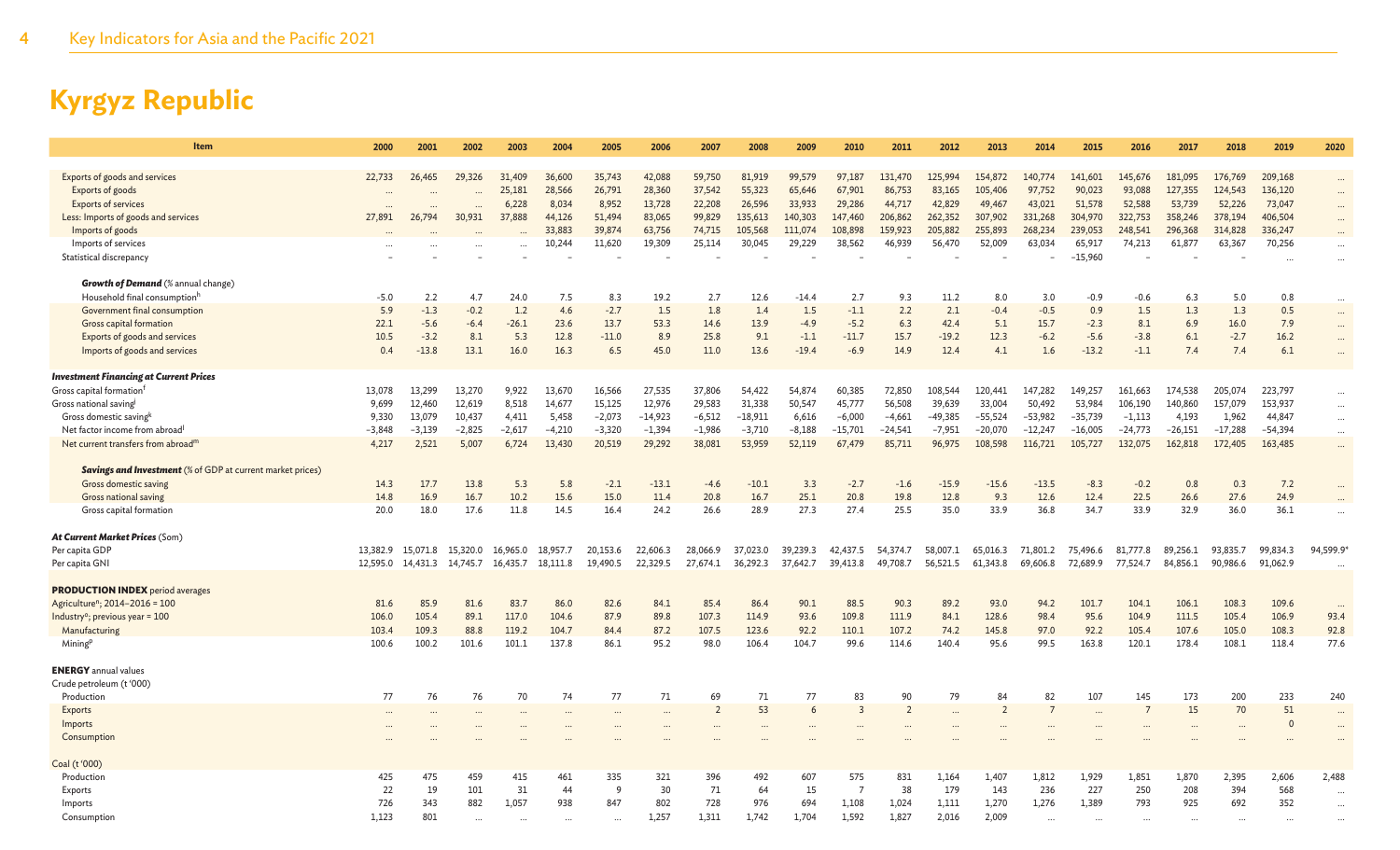| <b>Item</b>                                                              | 2000    | 2001    | 2002     | 2003     | 2004     | 2005     | 2006     | 2007       | 2008       | 2009       | 2010       | 2011       | 2012       | 2013               | 2014                | 2015        | 2016        | 2017       | 2018       | 2019        | 2020        |
|--------------------------------------------------------------------------|---------|---------|----------|----------|----------|----------|----------|------------|------------|------------|------------|------------|------------|--------------------|---------------------|-------------|-------------|------------|------------|-------------|-------------|
| Natural Gas (m <sup>3</sup> million)                                     |         |         |          |          |          |          |          |            |            |            |            |            |            |                    |                     |             |             |            |            |             |             |
| Production                                                               | 32      | 33      | 30       | 27       | 29       | 25       | 19       | 15         | 17         | 15         | 23         | 27         | 29         | 33                 | 33                  | 32          | 29          | 26         | 27         | 24          | 22          |
| <b>Exports</b>                                                           |         |         |          |          |          | $\ddots$ | $\ddots$ | $\cdots$   |            |            |            |            |            |                    |                     |             |             |            |            |             |             |
| Imports                                                                  | 652     | 666     | 856      | 704      | 769      | 711      | 739      | 752        | 728        | 309        | 272        | 305        | 352        | 275                | 237                 | 244         | 259         | 278        | 308        | 300         |             |
| Consumption                                                              |         |         |          |          |          |          |          |            |            |            |            |            |            |                    |                     |             |             |            |            |             |             |
| Electricity (kWh million)                                                |         |         |          |          |          |          |          |            |            |            |            |            |            |                    |                     |             |             |            |            |             |             |
| Production                                                               | 14,931  | 13,667  | 11,922   | 14,021   | 15,141   | 14,892   | 14,527   | 14,832     | 11,790     | 11,092     | 12,074     | 15,195     | 15,167     | 14,011             | 14,572              | 13,030      | 13,118      | 15,430     | 15,728     | 15,115      | 15,293      |
| Exports                                                                  | 9,409   | 8,431   | 7,274    | 4,402    | 3,330    | 2,662    | 2,509    | 2,389      | 580        | 913        | 1,635      | 2,794      | 1,589      | 377                | 72                  | 182         | 199         | 1,215      | 755        | 271         | .           |
| Imports                                                                  | 6,395   | 6,362   | 5,396    | 2,129    | 54       | $\Omega$ | $\Omega$ | $\Omega$   | $\Omega$   |            | $\cdots$   | $\ddotsc$  |            | $\ddotsc$          | 286                 | 729         | 330         | $\ddotsc$  | $\ddotsc$  | 269         | $\cdots$    |
| Consumption                                                              | 11,918  | 11,543  | 10,044   | 11,748   | 11,865   | 12,230   | 12,063   | 12,451     | 11,244     | 10,049     | 10,504     | 12,370     | 13,580     | 13,666             | 14,785              | 13,580      | 13,306      | 14,244     | $\ddotsc$  |             | $\cdots$    |
| <b>PRICE INDEXES</b> period averages                                     |         |         |          |          |          |          |          |            |            |            |            |            |            |                    |                     |             |             |            |            |             |             |
| Consumer (national); previous year = 100                                 | 118.7   | 106.9   | 102.1    | 103.1    | 104.1    | 104.3    | 105.6    | 110.2      | 124.5      | 106.8      | 108.0      | 116.6      | 102.8      | 106.6              | 107.5               | 106.5       | 100.4       | 103.2      | 101.5      | 101.1       | 106.3       |
| Food and nonalcoholic beverages <sup>q</sup>                             | 118.5   | 105.7   | 100.3    | 103.1    | 104.0    | 107.0    | 109.5    | 114.7      | 132.3      | 101.1      | 106.5      | 125.0      | 95.9       | 105.3              | 108.2               | 103.7       | 93.5        | 102.5      | 97.8       | 101.3       | 111.7       |
| Alcoholic beverages, tobacco, and narcotics <sup>r</sup>                 | 112.4   | 103.5   | 101.4    | 99.7     | 100.0    | 100.8    | 102.6    | 104.1      | 114.9      | 107.6      | 107.8      | 111.4      | 109.5      | 110.7              | 110.0               | 110.8       | 109.7       | 103.5      | 107.7      | 104.0       | 105.4       |
| Clothing and footwear                                                    | 107.9   | 103.7   | 101.5    | 101.3    | 100.3    | 101.1    | 101.1    | 102.9      | 106.3      | 109.3      | 111.0      | 116.5      | 113.4      | 113.6              | 109.9               | 107.9       | 109.6       | 104.8      | 103.0      | 101.1       | 101.7       |
| Housing, water, electricity, gas, and other fuels                        | 130.2   | 130.8   | 117.8    | 102.7    | 107.1    | 108.5    | 107.3    | 113.2      | 127.3      | 119.3      | 113.3      | 101.1      | 106.2      | 101.9              | 103.3               | 116.3       | 105.0       | 98.3       | 102.2      | 100.5       | 103.5       |
| Furnishings, household equipment, and routine household maintenance      | 114.4   | 105.5   | 100.5    | 100.4    | 100.8    | 100.8    | 100.8    | 106.6      | 121.2      | 115.3      | 106.3      | 110.3      | 111.4      | 107.5              | 106.6               | 106.3       | 105.3       | 101.0      | 100.1      | 100.2       | 101.8       |
| Health                                                                   | 121.6   | 105.4   | 101.9    | 98.0     | 95.3     | 99.6     | 99.9     | 101.4      | 110.6      | 108.4      | 123.0      | 110.0      | 111.7      | 110.7              | 109.1               | 106.5       | 119.6       | 109.3      | 103.7      | 102.5       | 104.5       |
| Transport                                                                | 128.1   | 101.6   | 94.1     | 103.0    | 107.5    | 105.0    | 105.7    | 101.5      | 125.1      | 108.7      | 107.2      | 108.2      | 107.3      | 104.2              | 106.7               | 102.9       | 97.7        | 101.4      | 105.1      | 98.7        | 97.9        |
| Communication                                                            |         |         |          | 103.5    | 100.4    | 99.8     | 100.3    | 101.3      | 101.6      | 94.2       | 100.9      | 101.5      | 100.6      | 100.8              | 100.4               | 99.8        | 106.0       | 123.5      | 115.3      | 100.5       | 100.0       |
| Recreation and culture                                                   | 115.3   | 109.6   | 107.5    | 103.9    | 99.4     | 100.9    | 101.0    | 102.0      | 105.2      | 108.5      | 115.8      | 116.2      | 110.0      | 106.2              | 107.5               | 110.1       | 105.1       | 104.1      | 101.9      | 100.2       | 101.2       |
| Education                                                                | 114.5   | 106.7   | 108.6    | 105.5    | 103.7    | 103.2    | 108.8    | 118.6      | 127.4      | 125.4      | 102.8      | 110.8      | 112.4      | 106.9              | 107.0               | 108.3       | 107.3       | 105.4      | 103.6      | 101.9       | 101.7       |
| <b>Restaurants and hotels</b>                                            | 120.9   | 107.1   | 98.2     | 103.7    | 102.6    | 101.5    | 102.1    | 108.8      | 126.8      | 122.7      | 109.3      | 117.0      | 116.5      | 108.9              | 99.1                | 111.5       | 104.8       | 106.2      | 104.7      | 97.6        | 100.8       |
| Miscellaneous goods and services                                         | 120.4   | 110.8   | 106.5    | 126.4    | 121.6    | 102.6    | 105.9    | 107.5      | 117.6      | 122.3      | 112.5      | 112.9      | 107.3      | 105.5              | 106.3               | 110.0       | 104.2       | 101.8      | 102.8      | 102.0       | 102.0       |
| Consumer (capital city); previous year = 100                             | 116.5   | 106.8   | 102.3    | 102.4    | 104.4    | 104.5    | 104.3    | 109.8      | 124.3      | 106.6      | 107.6      | 114.9      | 101.4      | 106.1              | 105.5               | 106.2       | 99.9        | 101.8      | 100.7      | 100.9       | 106.9       |
| Producer (national); previous year = 100                                 | 129.6   | 109.6   | 105.5    | 107.4    | 109.0    | 102.8    | 115.3    | 113.6      | 126.5      | 111.9      | 122.8      | 122.0      | 105.3      | 97.9               | 101.5               | 108.8       | 106.4       | 101.7      | 101.5      | 104.3       | 121.3       |
| Implicit GDP deflator; previous year = 100                               | 127.2   | 107.3   | 102.0    | 104.0    | 105.1    | 107.1    | 109.4    | 114.9      | 122.2      | 104.0      | 110.0      | 122.5      | 108.7      | 103.2              | 108.4               | 103.4       | 106.1       | 106.3      | 103.4      | 99.2        | 105.8       |
| <b>Price Indexes</b> (% annual change)                                   |         |         |          |          |          |          |          |            |            |            |            |            |            |                    |                     |             |             |            |            |             |             |
| Consumer price index (national)                                          | 18.7    | 6.9     | 2.1      | 3.1      | 4.1      | 4.3      | 5.6      | 10.2       | 24.5       | 6.8        | 8.0        | 16.6       | 2.8        | 6.6                | 7.5                 | 6.5         | 0.4         | 3.2        | 1.5        | 1.1         | 6.3         |
| Food and nonalcoholic beverages price index (national) <sup>q</sup>      | 18.5    | 5.7     | 0.3      | 3.1      | 4.0      | 7.0      | 9.5      | 14.7       | 32.3       | 1.1        | 6.5        | 25.0       | $-4.1$     | 5.3                | 8.2                 | 3.7         | $-6.5$      | 2.5        | $-2.2$     | 1.3         | 11.7        |
| Producer price index                                                     | 29.6    | 9.6     | 5.5      | 7.4      | 9.0      | 2.8      | 15.3     | 13.6       | 26.5       | 11.9       | 22.8       | 22.0       | 5.3        | $-2.1$             | 1.5                 | 8.8         | 6.4         | 1.7        | 1.5        | 4.3         | 21.3        |
| Implicit GDP deflator                                                    | 27.2    | 7.3     | 2.0      | 4.0      | 5.1      | 7.1      | 9.4      | 14.9       | 22.2       | 4.0        | 10.0       | 22.5       | 8.7        | 3.2                | 8.4                 | 3.4         | 6.1         | 6.3        | 3.4        | $-0.8$      | 5.8         |
| <b>MONEY AND INTEREST RATES</b> <sup>s</sup> calendar year (Som million) |         |         |          |          |          |          |          |            |            |            |            |            |            |                    |                     |             |             |            |            |             |             |
| Foreign assets (net)                                                     | 4,178.9 | 6,388.2 | 7,712.8  | 10,573.7 | 18,825.0 | 19,788.2 | 27,426.7 | 35,258.6   | 39,800.8   | 62,407.1   | 71,474.9   | 77,213.9   |            | 90,023.2 105,718.5 | 108,589.6           | 134,276.1   | 136,028.4   | 152,811.4  | 150,112.0  | 164,586.1   | 246,055.8   |
| Domestic claims                                                          | 6,627.4 | 6,092.8 | 8,687.3  | 9,508.4  | 7,668.0  | 9,133.2  | 12,952.9 | 19,523.3   | 23,906.9   | 19,893.3   | 24,723.8   | 31,106.5   | 38,788.0   | 49,577.3           | 62,424.6            | 79,408.5    | 85,424.5    | 102,467.9  | 120,656.5  | 136,369.8   | 149,183.9*  |
| Claims on central government (net)                                       | 3.948.2 | 3.312.1 | 5.589.1  | 5,591.3  | 1.100.1  | 1,221.0  | 1,192.7  | $-1,657.4$ | $-1,613.6$ | $-6,065.7$ | $-4,195.4$ | $-3,028.7$ | $-3,700.9$ | $-8,307.9$         | $-20.830.9$         | $-17,021.4$ | $-10,019.5$ | $-8,002.3$ | $-9,889.5$ | $-13,596.6$ | $-19,744.5$ |
| Claims on other financial corporations                                   |         | 355.2   | 424.4    | 364.6    | 234.4    | 354.8    | 1,515.8  | 1,426.6    | 2,070.4    | 714.5      | 1,411.8    | 1,903.0    | 1,661.7    | 3,030.9            | 3,978.4             | 2,241.7     | 1,252.3     | 1,095.7    | 1,310.3    | 2,338.4     | 2,953.3     |
| Claims on state and local government units                               |         |         |          |          |          |          |          |            |            |            |            |            |            |                    |                     |             |             |            |            |             |             |
| Claims on public nonfinancial corporations                               |         |         |          |          |          |          |          |            |            |            |            |            |            |                    |                     |             |             |            |            |             |             |
| Claims on private sector                                                 | 2.679.1 | 2.425.5 | 2.673.9  | 3.552.5  | 6,333.5  | 7,557.4  | 10,244.4 | 19,754.0   | 23,450.1   | 25,244.5   | 27,507.3   | 32,232.2   | 40,827.2   | 54.854.2           | 79,277.1            | 94,188.2    | 94.191.7    | 109,374.6  | 129,235.7  | 147,628.0   | 165,975.1   |
| Liabilities included in Broad Money <sup>t</sup>                         | 7,372.4 | 8,202.0 | 10,995.6 | 14,676.4 | 19,379.3 | 21,295.9 | 32,280.9 | 43,018.0   | 48,453.2   | 57,126.4   | 69,207.7   | 79,527.8   | 98,482.9   |                    | 120,903.4 124,544.4 | 143,143.0   | 164,017.4   | 193,390.6  | 204,071.1  | 230,260.6   | 285,248.2*  |
| Currency outside depository corporations                                 | 4,114.5 | 5,020.0 | 6,872.6  | 9,315.1  | 11,124.0 | 13,065.4 | 19,410.0 | 26,674.7   | 29,385.1   | 33,882.3   | 41,471.2   | 47,219.6   | 54,521.2   | 61,907.2           | 51,904.1            | 53,118.0    | 69,338.8    | 84,450.9   | 84,826.7   | 96,009.9    | 124,171.9*  |
| Transferable deposits                                                    | 500.8   | 540.0   | 912.0    | 1.200.7  | 1.767.6  | 1.948.7  | 3,280.0  | 4.880.5    | 4.885.1    | 6,299.4    | 8,621.7    | 9,726.7    | 15,699.6   | 17,800.4           | 17,360.4            | 17,334.8    | 28,317.9    | 33,693.1   | 36,805.2   | 43,672.2    | 50,042.1    |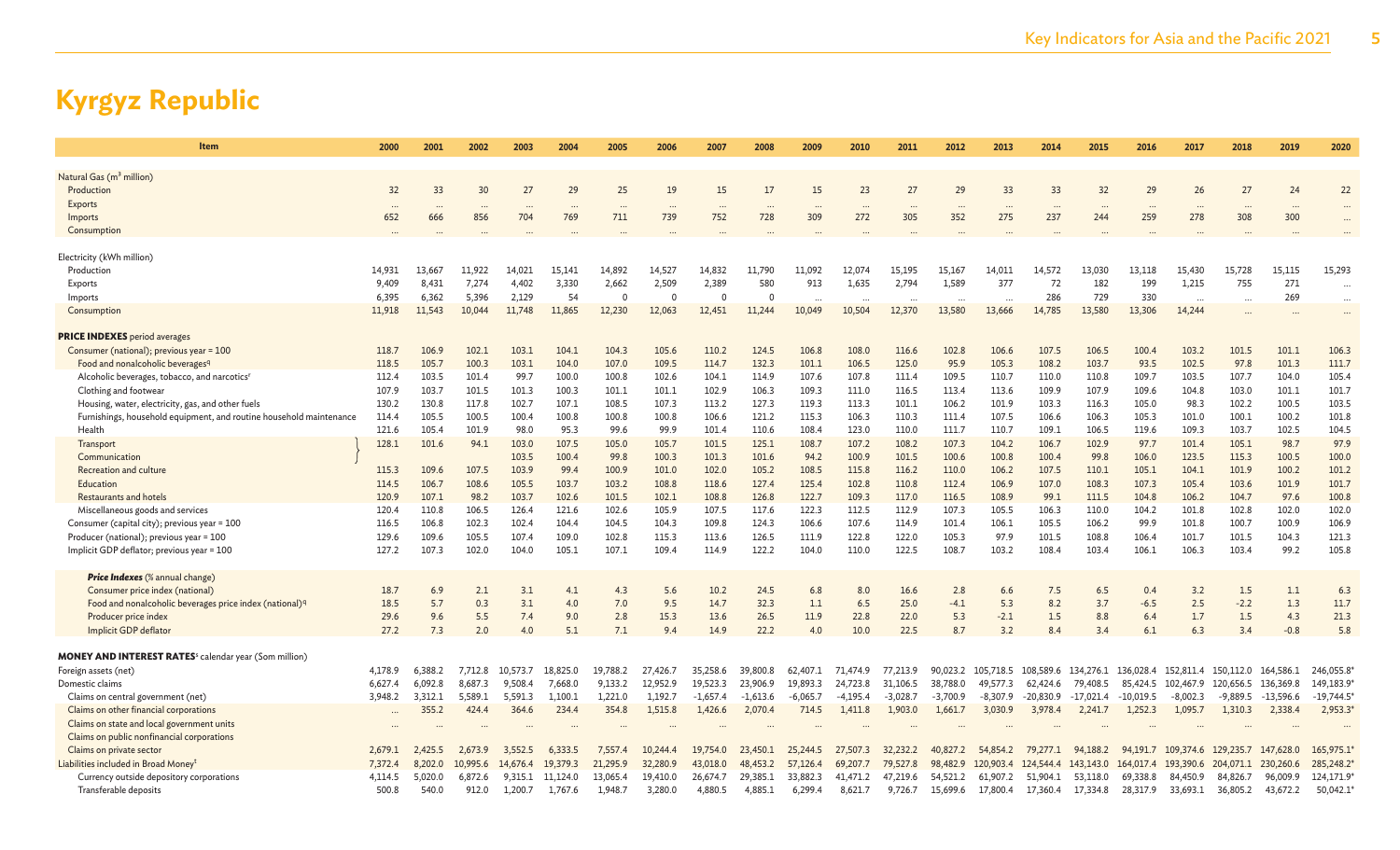| Item                                                          | 2000          | 2001          | 2002          | 2003          | 2004          | 2005          | 2006          | 2007            | 2008             | 2009             | 2010            | 2011            | 2012             | 2013             | 2014             | 2015             | 2016             | 2017              | 2018             | 2019              | 2020              |
|---------------------------------------------------------------|---------------|---------------|---------------|---------------|---------------|---------------|---------------|-----------------|------------------|------------------|-----------------|-----------------|------------------|------------------|------------------|------------------|------------------|-------------------|------------------|-------------------|-------------------|
|                                                               |               |               |               |               |               |               |               |                 |                  |                  |                 |                 |                  |                  |                  |                  |                  |                   |                  |                   |                   |
| Other deposits<br>Securities other than shares                | 2,757.1       | 2,642.0       | 3,211.0       | 4,160.6       | 6,487.        | 6,281.8       | 9,590.9       | 11,462.8        | 14,183.0         | 16,944.7         | 19,114.9        | 22,581.5        | 28,262.1         | 41,195.8         | 55,279.8         | 72,690.3         | 66,360.8         | 75,246.6          | 82,439.2         | 90,578.5          | 111,034.2         |
| Liabilities excluded from Broad Money                         | $-3,433.8$    | $-4,279.1$    | $-5,404.5$    | $-5,405.7$    | $-7,113.8$    | $-7,625.5$    | $-8,098.7$    | $-11,763.9$     | $-15,254.6$      | $-25,174.0$      | $-26,991.0$     | $-28,792.6$     | $-30,328.4$      | $-34,392.4$      | $-46,469.8$      | $-70,541.6$      | $-57,435.4$      | $-61,888.7$       | $-66,697.4$      | $-70,695.3$       | $-109,991.5$      |
|                                                               |               |               |               |               |               |               |               |                 |                  |                  |                 |                 |                  |                  |                  |                  |                  |                   |                  |                   |                   |
| Money Supply (M2) <sup>u</sup> (% annual change)              | 12.1          | 11.3          | 34.1          | 33.5          | 32.0          | 9.9           | 51.6          | 33.3            | 12.6             | 17.9             | 21.1            | 14.9            | 23.8             | 22.8             | 3.0              | 14.9             | 14.6             | 17.9              | 5.5              | 12.8              | 23.9              |
| <b>M2</b> (% of GDP at current market prices)                 | 11.3          | 11.1          | 14.6          | 17.5          | 20.5          | 21.1          | 28.4          | 30.3            | 25.8             | 28.4             | 31.4            | 27.8            | 31.7             | 34.0             | 31.1             | 33.3             | 34.4             | 36.5              | 35.8             | 37.2              | 47.7              |
| <b>Interest rates period averages</b> (% per annum)           |               |               |               |               |               |               |               |                 |                  |                  |                 |                 |                  |                  |                  |                  |                  |                   |                  |                   |                   |
| On deposits                                                   |               |               |               |               |               |               |               |                 |                  |                  |                 |                 |                  |                  |                  |                  |                  |                   |                  |                   |                   |
| Savings                                                       |               |               |               |               |               |               |               |                 |                  |                  |                 |                 |                  |                  |                  |                  |                  |                   |                  |                   |                   |
| Time: 6 months <sup>v</sup>                                   | 27.1          | 16.9          | 11.6          | 8.3           | 8.4           | 8.4           | 8.0           | 8.1             | 8.3              | 8.8              | 9.2             | 9.4             | 8.7              | 8.3              | 8.4              | 10.7             | 10.0             | 7.9               | 7.3              | 6.6               | 6.4               |
| 12 months                                                     | 30.7          | 19.4          | 13.4          | 10.1          | 9.6           | 9.8           | 9.9           | 8.9             | 8.8              | 10.8             | 11.5            | 12.3            | 12.1             | 11.8             | 13.0             | 14.5             | 13.3             | 10.8              | 10.3             | 9.5               | $9.8*$            |
| <b>GOVERNMENT FINANCE</b> calendar year (Som million)         |               |               |               |               |               |               |               |                 |                  |                  |                 |                 |                  |                  |                  |                  |                  |                   |                  |                   |                   |
| <b>General Government</b>                                     |               |               |               |               |               |               |               |                 |                  |                  |                 |                 |                  |                  |                  |                  |                  |                   |                  |                   |                   |
| Total revenue and grants <sup>w</sup>                         | 10,029        | 12,540        | 14,412        | 16,209        | 18,336        | 20,367        | 25,079        | 35,988          | 46,598           | 55,669           | 58,013          | 77,880          | 87,008           | 101.941          | 119,428          | 128,423          | 130,670          | 149,547           | 151,607          | 167,412           | 152,238           |
| Total revenue                                                 | 9,280         | 11,918        | 13,588        | 15,748        | 17,620        | 19,975        | 24,812        | 34,199          | 45,198           | 45,468           | 50,991          | 69,128          | 81,400           | 92,752           | 109,469          | 119,114          | 120,722          | 133,668           | 142,391          | 153,924           | 140,322           |
| Current revenue                                               | 9.257         | 11.861        | 13.459        | 15,611        | 17,395        | 19,929        | 24,674        | 33.734          | 44,081           | 45,156           | 50,363          | 68,672          | 81.164           | 92,613           | 109,420          | 118,983          | 120,626          | 133,623           | 142,324          | 153,840           | 140,233           |
| Taxes                                                         | 7,676         | 9,188         | 10,475        | 11,912        | 13,981        | 16,361        | 19,981        | 26,530          | 35,901           | 36,098           | 39,363          | 53,017          | 63,911           | 72,842           | 82,639           | 84,655           | 93,810           | 103,368           | 116,614          | 121,526           | 106,929           |
| Nontaxes                                                      | 1,581         | 2,673         | 2,984         | 3,699         | 3,415         | 3,567         | 4,693         | 7,204           | 8,180            | 9,058            | 11,000          | 15,655          | 17,252           | 19,770           | 26,780           | 34,328           | 26,816           | 30,255            | 25,711           | 32,314            | 33,304            |
| Capital receipts                                              | 24            | 57            | 130           | 137           | 225           | 46            | 138           | 465             | 1,117            | 312              | 628             | 456             | 236              | 139              | 49               | 131              | 96               | 45                | 67               | 84                | 89                |
| Grants <sup>x</sup>                                           | 749<br>11,308 | 622<br>12,256 | 824<br>15,189 | 461<br>16,891 | 716<br>18.842 | 393<br>20,143 | 266<br>25,297 | 1,790<br>35,859 | 1,400            | 10,201<br>58,628 | 7,022<br>68,781 | 8,752<br>91.544 | 5,608<br>107.240 | 9,189<br>104,271 | 9.959<br>121.304 | 9,309<br>134,572 | 9,877<br>151,559 | 13,467<br>166,024 | 9,216<br>157,796 | 13,489<br>167,844 | 11,916<br>171,944 |
| Total expenditure and net lending<br>Total expenditure        | 11,761        | 13,099        | 15,615        | 17,290        | 19,252        | 20,552        | 25,488        | 35,859          | 45,032<br>45,032 | 58,628           | 68,781          | 91,544          | 107,240          | 104,271          | 121,304          | 134,572          | 151,559          | 166,024           | 157,796          | 167,844           | 171,944           |
| Current expenditure                                           | 10,328        | 11,643        | 13,987        | 15,522        | 17,260        | 18,716        | 22,781        | 29,472          | 36,963           | 50,110           | 61,583          | 82,600          | 100,023          | 86,600           | 95,585           | 105,252          | 115,961          | 124,910           | 129,098          | 136,118           | 147,409           |
| Capital expenditure                                           | 1.433         | 1.455         | 1,628         | 1,767         | 1.992         | 1,836         | 2,707         | 6,387           | 8,069            | 8,518            | 7,198           | 8.944           | 7,217            | 17,672           | 25,719           | 29,320           | 35,598           | 41,113            | 28,698           | 31,726            | 24,535            |
| Net lending                                                   | $-453$        | $-843$        | $-427$        | $-399$        | $-410$        | $-408$        | $-191$        |                 |                  |                  |                 |                 |                  |                  |                  |                  |                  |                   |                  |                   |                   |
| Current surplus/deficit                                       | $-1.072$      | 217           | $-528$        | 89            | 135           | 1,213         | 1,893         | 4,261           | 7,118            | $-4,954$         | $-11,220$       | $-13,928$       | $-18,859$        | 6,013            | 13,835           | 13,731           | 4,665            | 8,713             | 13,226           | 17,722            | $-7,176$          |
| Capital account surplus/deficit                               | $-1,410$      | $-1,398$      | $-1,499$      | $-1,631$      | $-1,767$      | $-1,790$      | $-2,569$      | $-5,922$        | $-6,952$         | $-8,206$         | $-6,570$        | $-8,488$        | $-6,981$         | $-17,533$        | $-25,670$        | $-29,189$        | $-35,502$        | $-41,068$         | $-28,631$        | $-31,642$         | $-24,447$         |
| Overall budgetary surplus/deficit <sup>y</sup>                | $-1,279$      | 284           | $-777$        | $-682$        | $-506$        | 224           | $-218$        | 129             | 1,566            | $-2,959$         | $-10,768$       | $-13,664$       | $-20,232$        | $-2,330$         | $-1,876$         | $-6,149$         | $-20,889$        | $-16,476$         | $-6,189$         | $-432$            | $-19,707$         |
| Financing                                                     |               |               |               |               |               |               |               |                 |                  |                  |                 |                 |                  |                  |                  |                  |                  |                   |                  |                   |                   |
| Domestic borrowing                                            | $-99$         | $-56$         | $-39$         | $-182$        | 416           | $-35$         | 961           | 1,309           | 886              | $-10,732$        | 6,425           | 8,961           | 6,634            | $-9,854$         | $-10.042$        | 3,099            | 7,688            | 5,205             | 11,323           | 8,248             | 9,095             |
| Foreign borrowing                                             | 1.579         | $-185$        | 815           | 778           | 302           | 236           | $-25$         | $-484$          | $-726$           | 15,100           | 6,640           | 9,423           | 15,582           | 17,710           | 22,138           | 16,298           | 19,184           | 17,602            | 1,847            | 2,941             | 20,056            |
| Use of cash balances <sup>2</sup>                             | $-201$        | $-43$         |               | 85            | $-213$        | $-425$        | $-718$        | $-955$          | $-1,725$         | $-1,409$         | $-2,296$        | $-4,720$        | $-1,984$         | $-5,526$         | $-10,220$        | $-13,248$        | $-5,983$         | $-6,331$          | $-6,981$         | $-10,758$         | $-9,444$          |
| <b>Government Finance</b> (% of GDP at current market prices) |               |               |               |               |               |               |               |                 |                  |                  |                 |                 |                  |                  |                  |                  |                  |                   |                  |                   |                   |
| Total revenue                                                 | 14.2          | 16.1          | 18.0          | 18.8          | 18.7          | 19.8          | 21.8          | 24.1            | 24.0             | 22.6             | 23.1            | 24.2            | 26.2             | 26.1             | 27.3             | 27.7             | 25.3             | 25.2              | 25.0             | 24.9              | 23.5              |
| Taxes                                                         | 11.7          | 12.4          | 13.9          | 14.2          | 14.8          | 16.2          | 17.6          | 18.7            | 19.1             | 17.9             | 17.9            | 18.5            | 20.6             | 20.5             | 20.6             | 19.7             | 19.7             | 19.5              | 20.5             | 19.6              | 17.9              |
| Total expenditure                                             | 18.0          | 17.7          | 20.7          | 20.6          | 20.4          | 20.4          | 22.4          | 25.3            | 24.0             | 29.1             | 31.2            | 32.0            | 34.5             | 29.3             | 30.3             | 31.3             | 31.8             | 31.3              | 27.7             | 27.1              | 28.7              |
| Overall budgetary surplus/deficit <sup>y</sup>                | $-2.0$        | 0.4           | $-1.0$        | $-0.8$        | $-0.5$        | 0.2           | $-0.2$        | 0.1             | 0.8              | $-1.5$           | $-4.9$          | $-4.8$          | $-6.5$           | $-0.7$           | $-0.5$           | $-1.4$           | $-4.4$           | $-3.1$            | $-1.1$           | $-0.1$            | $-3.3$            |
| <b>Expenditure by Function, General Government</b>            |               |               |               |               |               |               |               |                 |                  |                  |                 |                 |                  |                  |                  |                  |                  |                   |                  |                   |                   |
| Total expenditure                                             | 11,308        | 12.256        | 15.189        | 16,891        | 18.842        | 20,143        | 25.297        | 35,859          | 45,032           | 58.628           | 68,781          | 91.544          | 107.240          | 104,271          | 121,304          | 134,572          | 151,559          | 166,024           | 157,796          | 167,844           | 171,944           |
| General public services                                       | 2,093         | 2,400         | 2,648         | 3,126         | 3,676         | 3,640         | 4,169         | 5,217           | 7,871            | 9,954            | 9,752           | 12,365          | 13,380           | 13,460           | 15,339           | 17,249           | 19,394           | 20,661            | 23,149           | 24,531            | 25,156            |
| Defenseaa                                                     | 1,882         | 1,733         | 2,055         | 2,404         | 2,687         | 3,105         | 3,606         | 4,339           | 5,464            | 6,382            | 8,476           | 9,720           | 9,958            | 11,356           | 13,527           | 14,859           | 15,929           | 16,471            | 17,244           | 17,728            | 19,876            |
| Education                                                     | 2,293         | 2,848         | 3,350         | 3,754         | 4,361         | 4,918         | 6,316         | 8,013           | 9,619            | 11,502           | 11,994          | 18,239          | 21,686           | 21,702           | 22,427           | 25,453           | 30,364           | 32,282            | 33,393           | 35,880            | 39,910            |
| Health                                                        | 1,296         | 1,379         | 1,527         | 1,630         | 1,927         | 2,283         | 3,059         | 3,665           | 4,392            | 5,816            | 6,413           | 9,084           | 11,369           | 11,829           | 12,031           | 12,730           | 13,337           | 16,149            | 13,609           | 14,009            | 17,268            |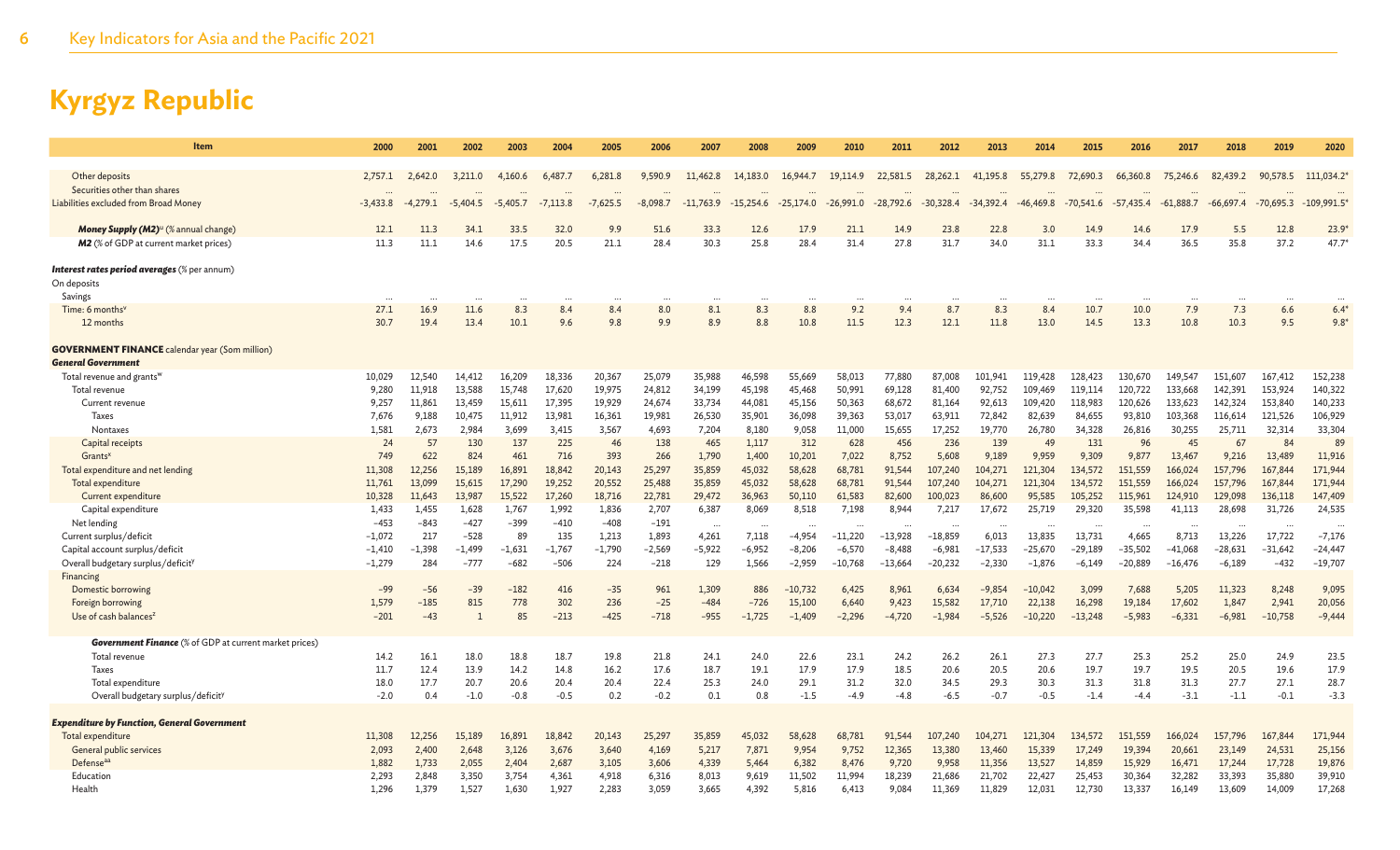| Item                                                               | 2000                     | 2001           | 2002           | 2003         | 2004           | 2005           | 2006         | 2007           | 2008           | 2009              | 2010           | 2011           | 2012            | 2013           | 2014           | 2015               | 2016     | 2017         | 2018                 | 2019           | 2020           |
|--------------------------------------------------------------------|--------------------------|----------------|----------------|--------------|----------------|----------------|--------------|----------------|----------------|-------------------|----------------|----------------|-----------------|----------------|----------------|--------------------|----------|--------------|----------------------|----------------|----------------|
|                                                                    |                          |                |                |              |                |                |              |                |                |                   |                |                |                 |                |                |                    |          |              |                      |                |                |
| Social protection                                                  | 1,113.9                  | 1.417.1        | 2,340.5        | 2,588.7      | 2.644.8        | 2,858.2        | 3,610.6      | 3,780.6        | 4,659.9        | 5,587.1           | 11,075.2       | 14,182.5       | 17,490.1        | 20,356.5       | 23,297.5       | 24,813.1           | 24,982.9 | 26,818.5     | 30,150.2             | 32,672.4       | 34,326.7       |
| Housing and community amenities                                    | 667                      | 801            | 1,131          | 1,193        | 1,058          | 1,040          | 1,416        | 1,711          | 2,304          | 2,442             | 2,504          | 2,893          | 3,442           | 3,547          | 3,965          | 4,144              | 5,049    | 5,384        | 4,843                | 4,881          | 5,194          |
| Economic services                                                  | 1,343                    | 1,423          | 1,895          | 1,840        | 1,909          | 1,912          | 2,343        | 2,639          | 2,210          | 7,830             | 10,802         | 15,553         | 22,192          | 3,842          | 4,405          | 5,312              | 6,122    | 6,432        | 5,888                | 5,673          | 5,050          |
| Agriculture                                                        | 476.1                    | 606.9          | 744.1          | 783.0        | 896.0          | 887.9          | 1,106.3      | 876.5          | 693.0          | 860.0             | 856.5          | 879.7          | 864.1           | 1,012.6        | 1,108.7        | 1,442.5            | 1,508.8  | 1,558.3      | 1,657.0              | 1,593.8        | $\cdots$       |
| Industry                                                           | 330.3                    | 103.2          | 220.7          | 282.5        | 270.1          | 290.6          | 292.4        | 92.4           | 65.0           | 74.3              | 85.4           | 81.5           | 89.8            | 28.1           | 102.6          | 110.2              | 144.4    | 237.6        | 181.4                | 142.0          |                |
| Electricity, gas, and water                                        | 23.0                     | 243.9          | 220.7          | 163.3        | 27.7           | 57.2           | 6.7          | $\cdots$       | 134.9          | 10.5              | 145.0          | $\ddotsc$      |                 | 54.3           | 2.8            | 11.5               | 12.8     | 19.6         | 20.7                 | 26.4           | $\cdots$       |
| Transport and communications                                       | 464.9                    | 419.6          | 668.4          | 565.3        | 653.3          | 595.7          | 853.8        | 603.0          | 611.5          | 820.8             | 963.2          | 864.4          | 847.2           | 789.7          | 939.6          | 1,035.1            | 1.149.2  | 1,108.1      | 1,075.0              | 1,029.4        | $\ddotsc$      |
| Other economic services                                            | 48.4                     | 49.5           | 40.8           | 46.1         | 62.3           | 80.9           | 83.3         | 1,067.4        | 705.3          | 6,064.6           | 8,751.6        | 13,727.8       | 20,390.6        | 1,957.4        | 2,251.7        | 2,712.4            | 3,306.9  | 3,508.7      | 2,954.0              | 2,881.6        | 5,049.7        |
| Others <sup>ab</sup>                                               | 621.7                    | 255.7          | 241.3          | 355.3        | 579.4          | 386.2          | 778.2        | 6,495.4        | 8,512.7        | 9,114.0           | 7,765.6        | 9,506.3        | 7,724.7         | 18,178.4       | 26,311.0       | 30,012.5           | 36,380.7 | 41,826.7     | 29,519.9             | 32,468.5       | 25,163.9       |
| <b>Expenditure by Function</b> (% of GDP at current market prices) |                          |                |                |              |                |                |              |                |                |                   |                |                |                 |                |                |                    |          |              |                      |                |                |
| Education                                                          | 3.5                      | 3.9            | 4.4            | 4.5          | 4.6            | 4.9            | 5.5          | 5.6            | 5.1            | 5.7               | 5.4            | 6.4            | 7.0             | 6.1            | 5.6            | 5.9                | 6.4      | 6.1          | 5.9                  | 5.8            | 6.7            |
| Health                                                             | 2.0                      | 1.9            | 2.0            | 1.9          | 2.0            | 2.3            | 2.7          | 2.6            | 2.3            | 2.9               | 2.9            | 3.2            | 3.7             | 3.3            | 3.0            | 3.0                | 2.8      | 3.0          | 2.4                  | 2.3            | 2.9            |
| Social protection                                                  | 1.7                      | 1.9            | 3.1            | 3.1          | 2.8            | 2.8            | 3.2          | 2.7            | 2.5            | 2.8               | 5.0            | 5.0            | 5.6             | 5.7            | 5.8            | 5.8                | 5.2      | 5.1          | 5.3                  | 5.3            | 5.7            |
|                                                                    |                          |                |                |              |                |                |              |                |                |                   |                |                |                 |                |                |                    |          |              |                      |                |                |
| <b>EXTERNAL TRADE</b> calendar year (\$ million)                   |                          |                |                |              |                |                |              |                |                |                   |                |                |                 |                |                |                    |          |              |                      |                |                |
| Exports, fob                                                       | 505                      | 476            | 486            | 582          | 721            | 674            | 891          | 1,321          | 1,856          | 1,673             | 1,756          | 2,242          | 1,928           | 2,007          | 1,884          | 1,483              | 1,573    | 1,764        | 1,837                | 1,986          | 1,964          |
| Imports, cif                                                       | 554                      | 467            | 587            | 717          | 947            | 1,189          | 1,931        | 2,789          | 4,072          | 3,040             | 3,223          | 4,261          | 5,576           | 5,987          | 5,735          | 4,154              | 4,000    | 4,495        | 5,292                | 4,989          | 3,684          |
| Trade balance                                                      | $-50$                    | 9              | $-101$         | $-135$       | $-226$         | $-515$         | $-1.040$     | $-1,468$       | $-2,217$       | $-1,367$          | $-1.467$       | $-2,019$       | $-3,649$        | $-3,980$       | $-3.851$       | $-2,671$           | $-2,427$ | $-2,730$     | $-3,455$             | $-3,003$       | $-1,720$       |
|                                                                    |                          |                |                |              |                |                |              |                |                |                   |                |                |                 |                |                |                    |          |              |                      |                |                |
| <b>External Trade</b> (% annual change)                            |                          |                |                |              |                |                |              |                |                |                   |                |                |                 |                |                |                    |          |              |                      |                |                |
| Exports                                                            | 11.2                     | $-5.6$         | 2.0            | 19.8<br>22.2 | 24.0<br>32.1   | $-6.5$<br>25.5 | 32.2<br>62.5 | 48.2           | 40.5           | $-9.8$<br>$-25.3$ | 5.0            | 27.7<br>32.2   | $-14.0$<br>30.9 | 4.1            | $-6.1$         | $-21.3$<br>$-27.6$ | 6.1      | 12.1<br>12.4 | 4.1                  | 8.1            | $-1.1$         |
| Imports                                                            | $-7.6$                   | $-15.7$        | 25.6           |              |                |                |              | 44.4           | 46.0           |                   | 6.0            |                |                 | 7.4            | $-4.2$         |                    | $-3.7$   |              | 17.7                 | $-5.7$         | $-26.2$        |
| <b>Direction of Trade</b> calendar year (\$ million)               |                          |                |                |              |                |                |              |                |                |                   |                |                |                 |                |                |                    |          |              |                      |                |                |
| Exports, total                                                     | 509                      | 476            | 485            | 581          | 719            | 634            | 796          | 461            | 1.617          | 1,178             | 1,488          | 1.979          | 1.670           | 1,762          | 1.807          | 1.421              | 1.421    | 1.757        | 1,712                | 1.966          | 1,964          |
| 1. United Kingdom                                                  | 19                       | 14             | $\overline{1}$ | $\Omega$     | $\Omega$       | $\overline{2}$ | -5           | $\overline{2}$ | $\overline{3}$ | 6                 | 9              | $\overline{2}$ | $\overline{2}$  | $\mathbf{1}$   | $\overline{1}$ | $\overline{2}$     | 32       | 191          | 670                  | 833            | 990            |
| 2. Kazakhstan                                                      | 33                       | 39             | 37             | 57           | 86             | 116            | 163          | 37             | 184            | 119               | 182            | 290            | 405             | 382            | 459            | 228                | 151      | 266          | 237                  | 338            | 294            |
| 3. Russian Federation                                              | 65                       | 65             | 80             | 97           | 138            | 134            | 154          | 187            | 310            | 186               | 258            | 284            | 219             | 153            | 114            | 157                | 145      | 265          | 281                  | 271            | 242            |
| 4. Switzerland                                                     | 34                       | 124            | 96             | 118          | 102            | 28             | 208          | 51             | 440            | 445               | 388            | 874            | 548             | 513            | 576            | 562                | 648      | 489          | $\ddot{\phantom{a}}$ | $\overline{4}$ | 7              |
| 5. Uzbekistan                                                      | 89                       | 48             | 28             | 16           | 15             | 17             | 28           | 9              | 232            | 167               | 40             | 124            | 190             | 159            | 164            | 95                 | 125      | 146          | 159                  | 139            | 153            |
| 6. Turkey                                                          | 7                        | 14             | 16             | 11           | 17             | 18             | 27           | 30             | 45             | 38                | 37             | 54             | 50              | 86             | 86             | 84                 | 90       | 131          | 104                  | 90             | 75             |
| 7. China, People's Republic of                                     | 44                       | 19             | 41             | 23           | 39             | 27             | 38           | 9              | 44             | 19                | 28             | 42             | 61              | 39             | 33             | 36                 | 80       | 97           | 61                   | 81             | 43             |
| 8. Tajikistan                                                      | $\overline{7}$           | $\overline{7}$ | 10             | 19           | 22             | 23             | 24           | 28             | 27             | 15                | 15             | 36             | 40              | 51             | 75             | 24                 | 22       | 24           | 47                   | 57             | 28             |
| 9. United Arab Emirates                                            |                          |                | 69             | 144          | 178            | 173            | 9            | 3              | 51             | 102               | 302            | 150            | 16              | 222            | 141            | 99                 | 36       | 31           | $\overline{7}$       | 10             | 9              |
| 10. Lithuania                                                      | 1                        | $\overline{1}$ | $\Omega$       | $\Omega$     | $\Omega$       | $\Omega$       | $\mathbf{1}$ | $\Omega$       | $\Delta$       | $\Omega$          | $\overline{2}$ | $\overline{2}$ | $\overline{2}$  | $\overline{3}$ | 5              | $\overline{4}$     | 8        | 15           | 46                   | 17             | $\overline{4}$ |
| Imports, total                                                     | 557                      | 465            | 587            | 712          | 943            | 1,112          | 1,711        | 2,295          | 4,071          | 2,976             | 3,225          | 4,264          | 5,377           | 5,987          | 5,685          | 4,071              | 3,847    | 4,490        | 4,824                | 4,904          | 3,684          |
| 1. China, People's Republic of                                     | 37                       | 49             | 59             | 73           | 80             | 103            | 246          | 364            | 728            | 617               | 666            | 924            | 1,210           | 1,432          | 1,200          | 1,029              | 1,465    | 1,494        | 1,942                | 1,735          | 737            |
| 2. Russian Federation                                              | 133                      | 85             | 117            | 176          | 294            | 379            | 652          | 987            | 1,492          | 1,090             | 1,084          | 1,430          | 1,785           | 1,989          | 1,840          | 1,272              | 800      | 1,232        | 1,223                | 1,362          | 1,316          |
| 3. Kazakhstan                                                      | 58                       | 82             | 124            | 171          | 203            | 174            | 200          | 256            | 377            | 275               | 385            | 411            | 519             | 555            | 534            | 677                | 636      | 520          | 486                  | 610            | 500            |
| 4. Turkey                                                          | 27                       | 16             | 17             | 26           | 33             | 33             | 39           | 50             | 91             | 73                | 85             | 117            | 179             | 205            | 226            | 164                | 191      | 225          | 290                  | 223            | 195            |
| 5. Uzbekistan                                                      | 75                       | 67             | 60             | 39           | 52             | 60             | 65           | 159            | 160            | 114               | 94             | 84             | 63              | 98             | 107            | 59                 | 70       | 164          | 178                  | 201            | 189            |
| 6. United States                                                   | 54                       | 27             | 47             | 48           | 45             | 67             | 98           | 103            | 120            | 75                | 191            | 210            | 253             | 223            | 234            | 122                | 154      | 155          | 129                  | 90             | 120            |
| 7. German                                                          | 25                       | 24             | 31             | 38           | 53             | 38             | 40           | 102            | 336            | 101               | 89             | 145            | 199             | 233            | 234            | 93                 | 62       | 67           | 75                   | 71             | 52             |
| 8. Belarus                                                         | $\boldsymbol{\varDelta}$ | -6             | 5              | 6            | $\overline{A}$ | $\overline{7}$ | 19           | 23             | 42             | 73                | 53             | 110            | 161             | 116            | 91             | 54                 | 35       | 109          | 32                   | 43             | 35             |
| 9. Ukraine                                                         | 7                        | -6             | -8             | 13           | 23             | 40             | 42           | 75             | 94             | 86                | 82             | 125            | 140             | 157            | 115            | 89                 | 40       | 39           | 30                   | 48             | 50             |
| 10. Korea, Republic of                                             | 6.9                      | 7.8            | 7.0            | 11.7         | 25.1           | 27.8           | 24.3         | 5.7            | 83.2           | 51.3              | 49.5           | 63.2           | 92.0            | 112.0          | 132.4          | 54.0               | 26.0     | 46.4         | 27.7                 | 33.1           | 47.6           |
|                                                                    |                          |                |                |              |                |                |              |                |                |                   |                |                |                 |                |                |                    |          |              |                      |                |                |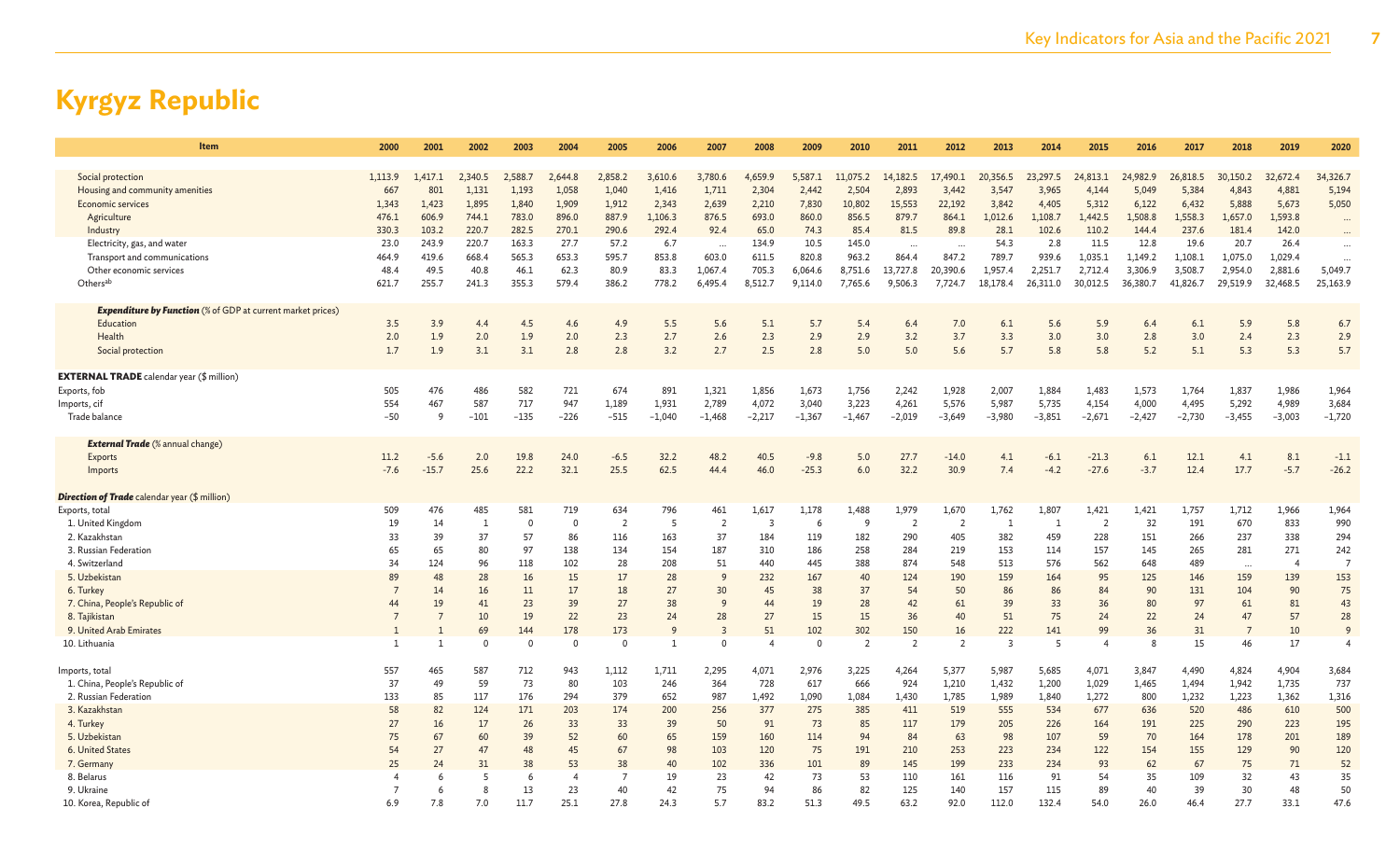| Item                                                               | 2000       | 2001     | 2002       | 2003       | 2004     | 2005       | 2006       | 2007       | 2008       | 2009       | 2010       | 2011       | 2012       | 2013       | 2014       | 2015       | 2016       | 2017       | 2018       | 2019       | 2020       |
|--------------------------------------------------------------------|------------|----------|------------|------------|----------|------------|------------|------------|------------|------------|------------|------------|------------|------------|------------|------------|------------|------------|------------|------------|------------|
| <b>BALANCE OF PAYMENTS<sup>ac</sup> calendar year (\$ million)</b> |            |          |            |            |          |            |            |            |            |            |            |            |            |            |            |            |            |            |            |            |            |
| Current account balance                                            | $-74.7$    | $-17.6$  | $-30.4$    | $-42.5$    | 28.5     | $-34.3$    | $-264.2$   | $-227.9$   | $-707.6$   | $-202.3$   | $-312.9$   | $-448.6$   | -1,011.3   | -967.2     | $-1,255.9$ | $-1,068.9$ | $-788.1$   | $-481.8$   | $-997.0$   | $-1,073.2$ | 349.2*     |
| Balance on goods                                                   | 4.7        | 31.1     | $-73.3$    | $-132.8$   | $-170.6$ | $-418.7$   | $-886.5$   | $-1,275.8$ | $-1,879.2$ | $-1,119.7$ | $-1,202.2$ | $-1,555.2$ | $-2,576.8$ | $-2,780.4$ | $-2,807.5$ | $-2,240.8$ | $-2,136.5$ | $-2,383.3$ | $-3,033.8$ | $-2,626.0$ | $-1,412.9$ |
| <b>Exports</b>                                                     | 510.9      | 480.3    | 498.1      | 590.3      | 733.2    | 686.8      | 906.0      | 1,337.8    | 1,874.4    | 1,693.8    | 1,778.7    | 2,380.7    | 2,588.3    | 2,833.2    | 2,482.7    | 1,619.0    | 1,607.9    | 1,813.9    | 1,916.0    | 2,042.9    | 2,009.6    |
| Imports                                                            | $-506.2$   | $-449.2$ | $-571.4$   | $-723.1$   | $-903.8$ | $-1,105.5$ | $-1,792.4$ | $-2,613.6$ | $-3,753.5$ | $-2,813.6$ | 2,980.9    | 3,935.9    | 5,165.1    | 5,613.6    | 5,290.2    | 3,859.8    | 3,744.4    | 4,197.2    | 4,949.9    | 4,669.0    | 3,422.5'   |
| Balance on services                                                | $-167.8$   | $-100.8$ | $-63.8$    | $-63.7$    | $-115.8$ | $-119.9$   | $-130.1$   | 29.4       | $-304.5$   | $-289.6$   | $-201.2$   | $-103.6$   | $-335.8$   | $-13.5$    | $-326.1$   | $-204.6$   | $-203.5$   | $-92.0$    | $-133.0$   | 61.8       | $-154.3'$  |
| Credit                                                             | 79.0       | 95.2     | 148.3      | 163.4      | 217.6    | 276.0      | 420.3      | 727.4      | 937.8      | 659.8      | 600.1      | 860.2      | 987.4      | 1,089.3    | 896.6      | 848.9      | 841.0      | 823.8      | 829.9      | 1,082.7    | 422.8      |
| Debit                                                              | $-246.8$   | $-196.0$ | -212.1     | $-227.1$   | $-333.4$ | $-395.9$   | $-550.5$   | -698.0     | $-1,242.2$ | -949.51    | 801.3      | 963.9      | 1,323.1    | 1,102.8    | 1,222.7    | 1,053.5    | 1,044.5    | 915.8      | 962.9      | 1,020.8    | 577.1      |
| Balance on primary income                                          |            |          |            |            |          |            |            |            |            |            | $-300.6$   | $-626.8$   | $-160.0$   | $-411.0$   | $-297.6$   | $-251.0$   | $-350.7$   | $-371.6$   | $-251.0$   | $-779.3$   | $-329.6$   |
| Credit                                                             |            |          |            |            |          |            |            |            |            |            | 34.2       | 54.8       | 30.6       | 41.9       | 41.9       | 39.1       | 26.1       | 31.2       | 40.8       | 37.0       | 29.8       |
| Debit                                                              |            |          |            |            |          |            |            |            |            |            | 334.8      | 681.6      | 190.6      | 452.9      | 339.5      | 290.1      | 376.9      | 402.7      | 291.9      | 816.3      | 359.4      |
| Balance on secondary income                                        | 88.4       | 52.1     | 106.7      | 154.0      | 314.9    | 504.4      | 752.4      | 1,018.5    | 1,476.0    | 1,207.0    | 1,391.1    | 1,837.1    | 2,061.3    | 2,237.7    | 2,175.3    | 1,627.5    | 1,902.7    | 2,365.1    | 2,420.9    | 2,270.3    | $2,246.1*$ |
| Credit                                                             | 90.8       | 57.6     | 109.5      | 161.0      | 332.5    | 542.1      | 802.8      | 1,097.5    | 1,556.3    | 1,292.1    | 1,532.7    | 2,044.1    | 2,339.2    | 2,610.7    | 2,610.3    | 1,976.8    | 2,271.8    | 2,830.4    | 2,974.3    | 2,835.6    | $2,744.6*$ |
| Debit                                                              | $-2.4$     | $-5.5$   | $-2.9$     | $-7.0$     | $-17.6$  | $-37.7$    | $-50.4$    | $-79.0$    | $-80.2$    | $-85.0$    | 141.6      | 207.0      | 277.9      | 373.0      | 435.0      | 349.2      | 369.1      | 465.3      | 553.4      | 565.3      | 498.6*     |
| Capital account                                                    | $-11.4$    | $-32.0$  | $-7.9$     | $-0.9$     | $-19.9$  | $-20.5$    | $-43.9$    | $-74.9$    | $-5.7$     | 16.3       | $-11.1$    | 64.1       | 166.1      | 280.3      | 65.8       | 79.1       | 112.6      | 131.3      | 335.0      | 88.5       | $79.8*$    |
| Credit                                                             | $\cdots$   | $\cdots$ | $\cdots$   | $\cdots$   | $\cdot$  | $\cdots$   | $\cdots$   | $\cdots$   |            |            | 108.6      | 157.3      | 183.8      | 297.4      | 81.9       | 89.1       | 121.9      | 140.6      | 347.8      | 101.1      | 91.3'      |
| Debit                                                              | $\cdots$   | $\cdots$ | $\cdots$   | $\cdots$   | $\cdots$ | $\cdots$   | $\cdots$   | $\cdots$   | $\cdots$   | $\cdots$   | 119.7      | 93.2       | 17.7       | 17.0       | 16.1       | 10.0       | 9.4        | 9.3        | 12.7       | 12.7       | $11.5*$    |
| Financial account                                                  | 71.1       | 40.7     | 90.1       | $-12.7$    | 133.2    | 22.5       | 332.8      | 968.6      | 392.4      | 401.0      | -453.4     | $-946.1$   | $-670.5$   | $-700.4$   | $-534.5$   | $-700.1$   | $-595.5$   | $-478.0$   | $-201.3$   | $-465.7$   | 348.2*     |
| Direct investment                                                  | $-6.9$     | $-1.1$   | 4.7        | 45.5       | 131.5    | 42.6       | 182.0      | 208.9      | 377.1      | 189.6      | $-437.6$   | $-693.5$   | $-292.9$   | $-626.1$   | $-232.9$   | $-1,009.1$ | $-579.0$   | 78.1       | $-44.3$    | $-336.7$   | $511.6*$   |
| Portfolio investment                                               | $-1.3$     | 1.2      | $-12.0$    | 6.0        | $-9.5$   | 2.3        | $-3.0$     | $-28.3$    | $-4.5$     | $-13.9$    | $-27.1$    | 0.3        | $-5.7$     | $-4.8$     | $-0.1$     | 129.0      | 7.2        | 24.9       | 9.2        | $-25.0$    | $-15.1*$   |
| <b>Financial derivatives</b>                                       | 25.8       | 17.6     | $-5.1$     | $-20.0$    | $-20.5$  |            |            |            |            |            |            |            | 0.4        | 0.1        | 0.5        | $-5.3$     | $-6.3$     | $-2.8$     | 0.4        | $-0.0$     | 0.3        |
| Other investment                                                   | 53.5       | 23.1     | 102.5      | $-44.3$    | 31.6     | $-22.3$    | 153.8      | 788.0      | 19.8       | 225.3      | 11.2       | $-252.9$   | $-372.2$   | $-69.6$    | $-302.0$   | 185.2      | $-17.5$    | $-578.2$   | $-166.6$   | $-104.1$   | $-148.6$   |
| Net errors and omissions                                           | 0.9        | 8.0      | $-22.4$    | 67.3       | $-22.8$  | 62.4       | 160.2      | $-340.7$   | 418.0      | 42.8       | $-52.6$    | $-466.4$   | 305.7      | 37.1       | 389.7      | 210.4      | 385.5      | $-412.1$   | 297.1      | 565.7      | $-203.4*$  |
| Overall balance                                                    | $-14.1$    | $-0.8$   | 29.3       | 11.3       | 119.0    | 30.1       | 184.9      | 325.2      | 97.1       | 257.8      | 76.8       | 95.1       | 131.0      | 50.7       | $-265.9$   | $-79.2$    | 305.6      | 15.3       | $-163.6$   | 46.7       | $-122.7'$  |
| Reserves and related items                                         | 14.1       | 0.8      | $-29.3$    | $-11.3$    | $-119.0$ | $-30.1$    | $-184.9$   | $-325.2$   | $-97.1$    | $-257.8$   | $-76.8$    | $-95.1$    | $-131.0$   | $-50.7$    | 265.9      | 79.2       | $-305.6$   | $-15.3$    | 163.6      | $-46.7$    | 122.7'     |
| International investment position                                  | $-1,866.9$ | -1,660.0 | $-1,811.8$ | $-1,922.8$ | -2,031.6 | $-1,741.3$ | -1,922.9   | $-2,864.5$ | $-2,828.3$ | $-2,250.7$ | $-1,754.4$ | $-2,762.1$ | -3,846.0   | -5,114.1   | $-5,820.8$ | -6,646.1   | -6,829.9   | $-7,265.9$ | $-7,409.0$ | $-7,512.6$ | $-6,706.1$ |
| <b>Balance of Payments</b> (% of GDP at current market prices)     |            |          |            |            |          |            |            |            |            |            |            |            |            |            |            |            |            |            |            |            |            |
| Exports                                                            | 37.3       | 31.4     | 31.0       | 30.7       | 33.1     | 27.9       | 32.0       | 35.2       | 36.5       | 36.1       | 37.2       | 40.0       | 40.0       | 39.3       | 33.7       | 24.8       | 23.4       | 23.6       | 23.2       | 23.0       | 26.1       |
| Imports                                                            | 36.9       | 29.4     | 35.6       | 37.6       | 40.9     | 44.9       | 63.2       | 68.7       | 73.0       | 60.0       | 62.4       | 66.2       | 79.9       | 77.8       | 71.8       | 59.1       | 54.5       | 54.5       | 59.9       | 52.6       | 44.5       |
| Balance on goods                                                   | 0.3        | 2.0      | $-4.6$     | $-6.9$     | $-7.7$   | $-17.0$    | $-31.3$    | $-33.6$    | $-36.6$    | $-23.9$    | $-25.2$    | $-26.2$    | $-39.8$    | $-38.6$    | $-38.1$    | $-34.3$    | $-31.1$    | $-30.9$    | $-36.7$    | $-29.6$    | $-18.4$    |
| Current account balance                                            | $-5.5$     | $-1.2$   | $-1.9$     | $-2.2$     | 1.3      | $-1.4$     | $-9.3$     | $-6.0$     | $-13.8$    | $-4.3$     | $-6.5$     | $-7.5$     | $-15.6$    | $-13.4$    | $-17.1$    | $-16.4$    | $-11.5$    | $-6.3$     | $-12.1$    | $-12.1$    | $4.5*$     |
| Overall balance                                                    | $-1.0$     | $-0.1$   | 1.8        | 0.6        | 5.4      | 1.2        | 6.5        | 8.6        | 1.9        | 5.5        | 1.6        | 1.6        | 2.0        | 0.7        | $-3.6$     | $-1.2$     | 4.5        | 0.2        | $-2.0$     | 0.5        | $-1.6*$    |
| <b>INTERNATIONAL RESERVES</b> as of end of period (\$ million)     |            |          |            |            |          |            |            |            |            |            |            |            |            |            |            |            |            |            |            |            |            |
| Total                                                              | 261.8      | 286.5    | 317.3      | 399.3      | 564.5    | 612.4      | 817.2      | 1.176.7    | 1,224.7    | 1.584.8    | 1,720.4    | 1,835.1    | 2.066.0    | 2,238.4    | .,957.5    | 1.777.9    | 1.969.8    | 2,177.0    | 2,156.0    | 2,424.7    | 2,809.     |
| Gold, national valuation                                           | 22.8       | 23.0     | 28.5       | 34.7       | 36.4     | 42.6       | 52.8       | 69.5       | 71.9       | 90.8       | 116.8      | 132.1      | 162.9      | 139.8      | 152.7      | 144.0      | 170.6      | 289.6      | 460.3      | 701.2      | 1,017.9    |
| Foreign exchange                                                   | 238.3      | 262.2    | 288.2      | 354.3      | 508.3    | 564.5      | 731.1      | 1,093.4    | 1,097.6    | 1,331.9    | 1,431.9    | 1,525.9    | 1,717.3    | 1,900.6    | 1,623.9    | 1,449.9    | 1,615.1    | 1,718.0    | 1,558.7    | 1,575.8    | 1,664.9    |
| Reserve position in the IMF                                        | 0.0        | 0.0      | 0.0        | 0.0        | 0.0      | 0.0        | 0.0        | 0.0        | 0.0        | 0.0        | 0.0        | 0.0        | 0.0        | 0.0        | 0.0        | 0.0        | 0.0        | 0.1        | 0.2        | 0.2        | 0.4        |
| SDRs                                                               | 0.7        | 1.3      | 0.6        | 10.3       | 19.9     | 5.3        | 33.3       | 13.8       | 55.3       | 162.1      | 171.7      | 177.0      | 185.8      | 198.0      | 180.8      | 184.1      | 184.1      | 169.3      | 136.9      | 147.6      | 126.5      |
| <b>EXCHANGE RATES (Som-\$)</b>                                     |            |          |            |            |          |            |            |            |            |            |            |            |            |            |            |            |            |            |            |            |            |
| End of period                                                      | 48.30      | 47.72    | 46.09      | 44.19      | 41.62    | 41.30      | 38.12      | 35.50      | 39.42      | 44.09      | 47.10      | 46.48      | 47.40      | 49.25      | 58.89      | 75.90      | 69.23      | 68.84      | 69.85      | 69.64      | 82.65      |
| Average of period                                                  | 47.70      | 48.38    | 46.94      | 43.65      | 42.65    | 41.01      | 40.15      | 37.32      | 36.57      | 42.90      | 45.96      | 46.14      | 47.00      | 48.44      | 53.65      | 64.46      | 69.91      | 68.87      | 68.84      | 69.79      | 77.35      |
|                                                                    |            |          |            |            |          |            |            |            |            |            |            |            |            |            |            |            |            |            |            |            |            |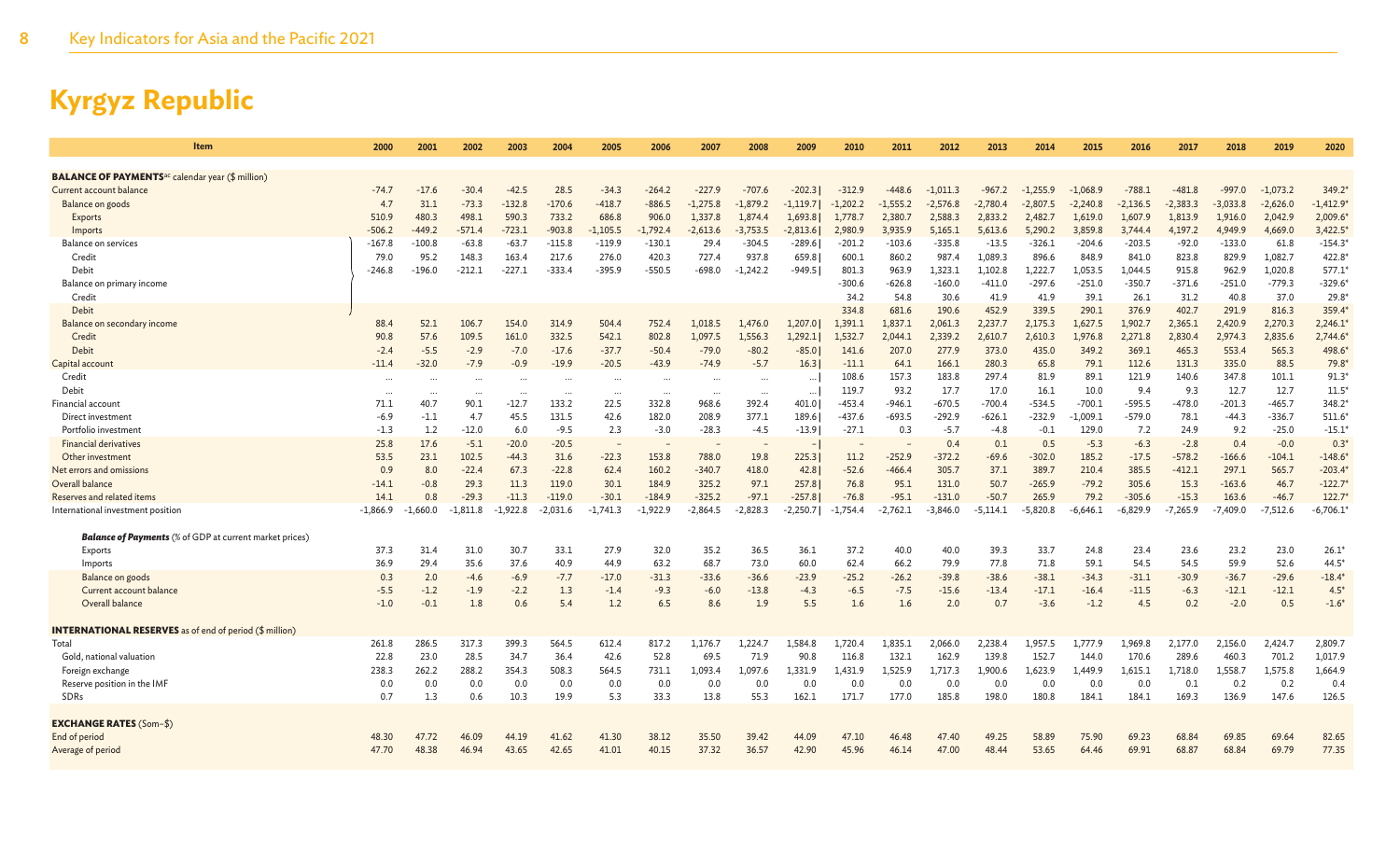| <b>Item</b>                                                   | 2000    | 2001    | 2002    | 2003    | 2004    | 2005    | 2006    | 2007    | 2008    | 2009    | 2010    | 2011    | 2012    | 2013    | 2014    | 2015    | 2016    | 2017    | 2018    | 2019    | 2020                 |
|---------------------------------------------------------------|---------|---------|---------|---------|---------|---------|---------|---------|---------|---------|---------|---------|---------|---------|---------|---------|---------|---------|---------|---------|----------------------|
|                                                               |         |         |         |         |         |         |         |         |         |         |         |         |         |         |         |         |         |         |         |         |                      |
| <b>EXTERNAL INDEBTEDNESS</b> as of end of period (\$ million) |         |         |         |         |         |         |         |         |         |         |         |         |         |         |         |         |         |         |         |         |                      |
| Total debt outstanding and disbursed                          | 1,937.8 | 1.823.9 | 1.957.5 | 2.148.4 | 2,560.  | 2,256.6 | 2,596.2 | 2,878.  | 3,628.1 | 4.118.  | 4,118.5 | 5,493.  | 6,035.8 | 6,815.  | 7.287.0 | 7,720.3 | 7,975.5 | 8.131.  | 8.171.1 | 8,338.6 | $\cdots$             |
| Long-term debt                                                | 1,510.4 | 1.490.3 | 1.646.8 | 1,783.1 | 1,894.8 | 1,825.3 | 2,099.1 | 2,275.8 | 2,942.2 | 3,395.0 | 3,616.4 | 4,993.3 | 5,501.5 | 6,174.1 | 6,666.2 | 7,062.8 | 7,311.6 | 7.454.3 | 7,429.1 | 7,562.3 | $\cdots$             |
| Public and publicly guaranteed                                | 1,220.3 | 1,256.8 | 1,397.3 | 1,584.5 | 1,740.5 | 1,664.8 | 1,828.7 | 1,895.7 | 1,962.7 | 2,319.4 | 2,445.8 | 2,625.6 | 2,849.8 | 2,956.2 | 3,252.2 | 3,430.9 | 3,609.2 | 3,892.5 | 3,660.5 | 3,719.7 | $\cdots$             |
| Private nonguaranteed                                         | 290.1   | 233.5   | 249.5   | 198.6   | 154.3   | 160.5   | 270.4   | 380.1   | 979.5   | 1.075.6 | L,170.6 | 2.367.6 | 2,651.  | 3,217.9 | 3,414.0 | 3,631.9 | 3,702.4 | 3,561.9 | 3,768.6 | 3,842.7 | $\cdots$             |
| Short-term debt                                               | 129.0   | 47.7    | 10.3    | 37.5    | 327.5   | 132.3   | 206.5   | 319.2   | 390.9   | 423.8   | 194.9   | 188.1   | 213.5   | 307.8   | 312.8   | 351.9   | 362.0   | 355.9   | 457.3   | 518.7   | $\cdots$             |
| Use of IMF credit                                             | 298.4   | 285.8   | 300.4   | 327.8   | 338.5   | 299.0   | 290.5   | 283.7   | 295.0   | 300.0   | 307.1   | 311.9   | 320.8   | 333.2   | 308.0   | 305.6   | 302.0   | 321.0   | 284.7   | 257.5   | $\ddotsc$            |
|                                                               |         |         |         |         |         |         |         |         |         |         |         |         |         |         |         |         |         |         |         |         |                      |
| External debt (% of GNI)                                      | 150.5   | 124.4   | 126.5   | 115.7   | 121.4   | 95.1    | 93.2    | 76.7    | 73.5    | 91.4    | 91.7    | 99.2    | 93.8    | 98.6    | 101.8   | 120.3   | 123.5   | 110.9   | 101.9   | 106.4   | $\cdots$             |
| Total long-term debt (% of total debt)                        | 77.9    | 81.7    | 84.1    | 83.0    | 74.0    | 80.9    | 80.9    | 79.1    | 81.1    | 82.4    | 87.8    | 90.9    | 91.1    | 90.6    | 91.5    | 91.3    | 91.6    | 91.7    | 90.8    | 90.7    | $\cdots$             |
| Short-term debt (% of total debt)                             | 6.7     | 2.6     | 0.5     | 1.7     | 12.8    | 5.9     | 8.0     | 11.1    | 10.8    | 10.3    | 4.7     | 3.4     | 3.5     | 4.5     | 4.3     | 4.6     | 4.5     | 4.4     | 5.6     | 6.2     | $\cdots$             |
| Debt service (% of exports of goods and services)             | 30.2    | 31.2    | 20.5    | 21.9    | 17.9    | 14.8    | 7.6     | 9.4     | 12.3    | 11.4    | 24.5    | 12.7    | 9.8     | 10.1    | 12.2    | 16.8    | 27.8    | 22.4    | 20.3    | 18.0    | $\ddot{\phantom{a}}$ |
| Debt service transactions during the year (\$ million)        |         |         |         |         |         |         |         |         |         |         |         |         |         |         |         |         |         |         |         |         |                      |
| Principal repayments on long-term debt                        | 85.9    | 111.1   | 77.1    | 102.2   | 99.1    | 73.3    | 38.1    | 126.7   | 260.6   | 200.1   | 461.8   | 314.5   | 266.3   | 305.0   | 310.2   | 320.1   | 573.9   | 465.2   | 432.5   | 438.4   | 1,178.5              |
| Interest on long-term debt                                    | 69.2    | 43.9    | 27.3    | 27.0    | 28.4    | 21.1    | 19.5    | 22.8    | 41.8    | 36.8    | 69.4    | 69.8    | 57.9    | 62.9    | 69.5    | 70.9    | 74.6    | 83.0    | 84.0    | 87.1    | 248.7                |
| Interest on short-term debt                                   | 4.7     | 3.3     | 1.2     | 0.7     | 6.4     | 12.6    | 10.5    | 14.6    | 8.5     | 5.2     | 3.9     | 1.9     | 2.6     | 3.2     | 3.2     | 6.2     | 8.4     | 9.9     | 17.8    | 15.1    |                      |
|                                                               |         |         |         |         |         |         |         |         |         |         |         |         |         |         |         |         |         |         |         |         |                      |
| Average terms of new commitments                              |         |         |         |         |         |         |         |         |         |         |         |         |         |         |         |         |         |         |         |         |                      |
| Interest rate (% per annum)                                   | 1.0     | 1.3     | 1.2     | 1.2     | 1.2     | 1.0     | 1.4     | 0.6     | $1.6\,$ | 1.3     | 1.2     | 1.8     |         | 1.9     | 1.0     | 1.2     | 1.2     | 1.0     | 1.2     | 1.1     | $\cdots$             |
| Maturity (years)                                              | 35.8    | 28.2    | 31.4    | 34.2    | 34.4    | 36.3    | 31.6    | 31.8    | 21.7    | 31.5    | 36.2    | 24.6    | 20.6    | 21.2    | 27.2    | 26.3    | 29.4    | 23.7    | 33.4    | 29.3    | $\cdots$             |
| Grace period (years)                                          | 9.5     | 9.1     | 8.4     | 8.8     | 8.8     | 9.4     | 8.1     | 8.5     | 5.9     | 6.5     | 9.4     | 6.1     | 8.9     | 11.1    | 8.1     | 9.9     | 7.6     | 5.1     | 7.3     | 6.4     | $\cdots$             |
| Grant element (%)                                             | 51.8    | 42.7    | 44.8    | 47.6    | 48.0    | 51.4    | 43.2    | 52.2    | 32.4    | 42.8    | 49.6    | 32.6    | 33.3    | 33.2    | 43.5    | 43.0    | 43.0    | 38.1    | 45.6    | 43.5    | $\cdots$             |
|                                                               |         |         |         |         |         |         |         |         |         |         |         |         |         |         |         |         |         |         |         |         |                      |

... = data not available; | = marks break in series; - = magnitude equals zero; 0, 0.0, or -0.0 = magnitude is less than half of unit employed; \* = provisional, preliminary, estimate, budget figure; \$ = United States dolla GDP = gross domestic product; GNI = gross national income; IMF = International Monetary Fund; km<sup>2</sup> = square kilometer; kWh = kilowatt-hour; m<sup>3</sup> = cubic meter; NPISHs = nonprofit institutions serving households; SDRs = s

a Refers to the annual average number of permanent population. Prior to 2009, data are based on the 2009 Census of Population and Housing.

- b For 2000–2011, includes information and communication.
- c For 2000–2011, included in transportation and storage.
- d Includes estimates of unregistered unemployed.
- e Derived using national accounts data for GDP and taxes less subsidies on production and imports at current and previous year's market prices.
- f Derived sum of gross fixed capital formation, changes in inventories, and acquisitions less disposals of valuables at current and previous year's market prices.
- g Includes net purchase of valuables.
- h Includes NPISHs.
- i Refers to gross fixed capital formation and acquisitions less disposals of valuables.
- Derived sum of gross domestic saving, net factor income from abroad, and net current transfers from abroad at current market prices.
- k Derived as GDP less final consumption expenditure at current market prices.
- l Derived as GNI less GDP
- m Derived from balance-of-payments data.
- n Refers to volume indices of agriculture, hunting, and forestry.
- o Refers to the index of physical volume of industrial production. Includes manufacturing and mining, among other industries. For 2011 onward, data are based on a classification of economic activities that is different fro
- p For 2011 onward, includes quarrying.
- q For 2000–2002, refers to food and drinks, which includes alcoholic beverages.
- r For 2000–2002, refers to tobacco products only, which excludes alcoholic beverages.
- s For 2000 onward, monetary data have been compiled in accordance with changed accounting standards.
- t In this context, liabilities included in broad money correspond to money supply (M2).
- u M2 refers to liabilities included in broad money.
- v Data refer to interest rates of commercial banks in local currency for 3–6 months.